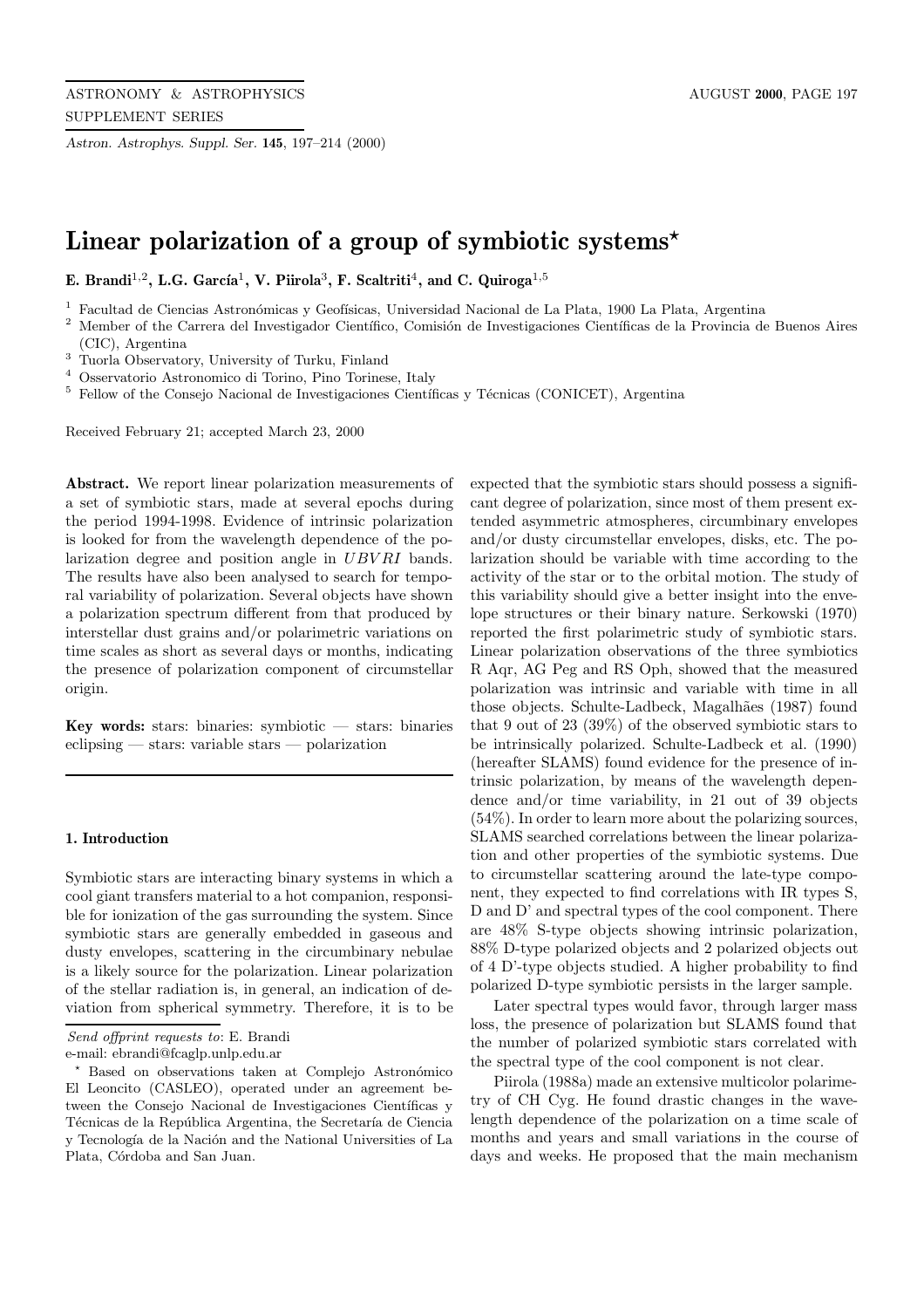**Table 1.** List of objects

| Object                | Cool           | $IR$ -Type |       | Orbital Period        |
|-----------------------|----------------|------------|-------|-----------------------|
|                       | Component      |            |       | $P$ (days) References |
| V748 Cen $(*)$        | M4             | S          | 566.5 |                       |
| Hen 1103              | M0             | S          |       |                       |
| <b>KXTrA</b>          | M6             | S          |       |                       |
| CL Sco                | М              | S          | 624.7 | (2)                   |
| AR Pay $(*)$          | M3.7           | S          | 604.5 | (3)                   |
| FN Sgr                | M4             | S          |       |                       |
| Hen 1761              | M5             | S          |       |                       |
| RR Tel                | M5             | D          |       |                       |
| $CD -43^{\circ}14304$ | K5-M0          | S vellow   | 1448  | (4)                   |
| AG Peg                | M <sub>2</sub> | S          | 816.5 | (5)                   |

Notes:

(\*) eclipsing binary.

(1) van Genderen et al. (1974).

(2) Kenyon (1986).

(3) Bruch et al. (1994).

(4) Schmid et al. (1998) (circular solution).

(5) Fernie (1985).

is scattering by dust particles. The variations were interpreted in terms of formation or growth of dust particles and changes in the density, geometry and particle size distribution of the circumstellar envelope. Very small particles produce polarization increasing steeply toward short wavelength in agreement with the Rayleigh law  $(P \sim \lambda^{-4})$ and larger dust particles produce a flat wavelength dependence with a drop in the ultraviolet polarization. Possible connections of polarization variations to the orbital motion were suggested by Piirola.

The purpose of this paper is to present new polarization measurements of ten symbiotic stars; to analyze the wavelength behavior of both the percentage of polarization and the position angle; to detect temporal variations and to fit our results with the proposed polarizing mechanisms that could be working in symbiotic stars. In our sample of 10 observed stars, 4 have no previous polarization data (V748 Cen, Hen 1103, CL Sco and FN Sgr); 3 were considered intrinsically polarized (Hen 1761, RR Tel and AG Peg) and 3 represent unpolarized objects or else bordeline cases (KX TrA, AR Pav and CD −43◦14304). The majority of the stars in our sample are S-type symbiotics; only one, RR Tel is a D-type symbiotic with a Mira variable as cool component and CD −43◦14304 is considered an S-type yellow symbiotic.

#### **2. Observations**

The observations were obtained during the interval May 1994 – June 1998 with the five channel photopolarimeter of Turin Observatory, attached at the 2.15-m telescope of CASLEO (San Juan, Argentina). The instrument allows simultaneous measurements of polarization in the five bands  $UBVRI$ , following the design principles by Piirola (1973, 1988b). The combination of the dichroic beam splitters and the filters cemented to the field lenses of the dichroic filter set matches closely the standard  $UBVRI$  system. The final response of the five photomultipliers corresponds to equivalent wavelengths 0.36, 0.43, 0.53, 0.65 and 0.86  $\mu$ m.

During each observing run a set of zero and high polarized standards stars were observed to determine both the instrumental polarization and the coordinate transformation into the equatorial system respectively. The net polarization of telescope and instrument, typically  $\sim 0.01$ percent, was subtracted from all the data.

#### **3. Results**

We have obtained polarimetric data for 10 symbiotic systems whose main characteristics are included in Table 1. The results of our observations are presented in the Table 2 where we give for each object, in the different epochs, the average polarization in the UBVRI bands, in terms of the weighted mean values of the Stokes parameters PX and PY, the corresponding degree of linear polarization in percent  $P(\%)$ , the position angle in degrees PA, and the corresponding mean errors. The number of observations, N, is also indicated. Weighting according to the inverse square of the estimated error for each observation is applied. The estimated error is taken either from the least-square fit of the double cosine curves to the eight integrations in the different positions of the  $\lambda/2$  plate, or from the photon statistics, whichever is greater.

The multicolour polarization data were used to determine the wavelength dependence of the degree of polarization and the position angle. In order to investigate whether the observed polarization is purely interstellar, or a significant contribution due to intrinsic polarization exists, we compared the observed spectral distributions of the polarization with that given by the Serkowski's law for the wavelength dependence of the interstellar polarization (Serkowski et al. 1975).

All the symbiotic stars were observed in different epochs and several of them show changes in the wavelength dependence of the polarization on time scales of days or months. Plots of the measured polarization vs. wavelength are presented for each star at the different epochs.

## 3.1. Results on individual objects

## **V748 Centauri**

V748 Cen has been classified as a R CrB variable, with a photographic amplitude of about 2 mag and a period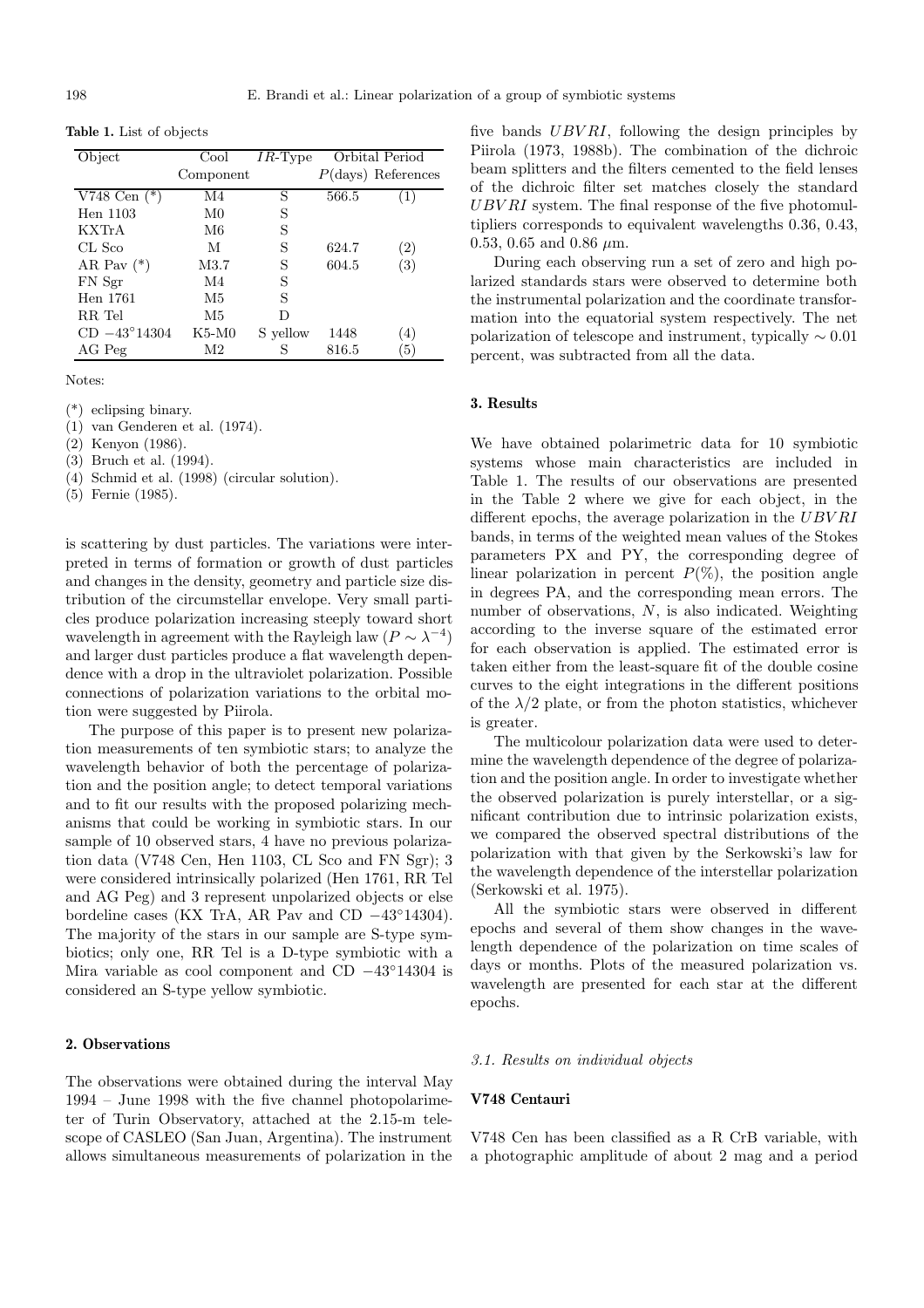**Table 2.** Weighted mean values

| Star/Date/JD<br>2440000+ | <b>Band</b>      | $PX(\%)$ | $\overline{PY(\%)}$ | $P(\%)$  | ME      | PA        | МE               | N              |
|--------------------------|------------------|----------|---------------------|----------|---------|-----------|------------------|----------------|
| V748 Cen                 |                  |          |                     |          |         |           |                  |                |
| <b>July 1995</b>         | $\overline{U}$   | .23      | $-1.59$             | 1.60     | .18     | 139.1     | $\overline{3.2}$ | 19             |
| 9906.54/07.58/           | $\boldsymbol{B}$ | $-.30$   | $-1.62$             | 1.64     | .16     | 129.8     | 2.8              | 19             |
| 08.58/09.54              | V                | $-.10$   | $-1.13$             | 1.14     | $.14\,$ | 132.5     | 3.4              | 19             |
|                          | $_{R}$           | $-.28$   | $-.45\,$            | $.53\,$  | $.09\,$ | 119.2     | 4.7              | 19             |
|                          | $\overline{I}$   | $-.26\,$ | $-.11$              | $.29\,$  | .09     | 101.2     | 8.9              | 19             |
| March 1996               | $\cal U$         | .18      | $-2.62$             | 2.63     | .20     | 137.0     | 2.2              | $\overline{4}$ |
| 10162.78                 | В                | .24      | $-2.83$             | 2.84     | $.39\,$ | 137.4     | $3.9\,$          | $\overline{4}$ |
|                          | $\boldsymbol{V}$ | $-.17$   | $-1.06$             | 1.08     | .10     | 130.4     | 2.6              | $\overline{4}$ |
|                          | $_{R}$           | $-.43$   | $-.85$              | $.96\,$  | $.10\,$ | 121.6     | $2.9\,$          | 4              |
|                          | I                | $-.39$   | $-1.29\,$           | $1.35\,$ | $.27\,$ | $126.5\,$ | $5.6\,$          | $\overline{4}$ |
| August 1997              | U                | $-.50$   | $-2.04$             | 2.10     | .85     | 128.1     | 11.1             | 15             |
| 10684.52/86.49           | В                | $-.30$   | $-1.53$             | 1.56     | .20     | 129.5     | 3.7              | 18             |
|                          | $\boldsymbol{V}$ | $-.22$   | $-.73$              | .76      | $.12\,$ | 126.6     | 4.3              | 18             |
|                          | $_{R}$           | $-.28\,$ | $-.57$              | .64      | .12     | 122.0     | $5.3\,$          | 18             |
|                          | Ι                | $-.22\,$ | $-.40$              | .46      | $.15\,$ | $120.5\,$ | $\ \, 9.3$       | 18             |
| April 1998               | $\cal U$         | $-.83$   | $-1.92$             | 2.10     | .12     | 123.3     | $1.7\,$          | 29             |
| 10921.80/24.80/          | $\boldsymbol{B}$ | $-.92$   | $-1.86$             | 2.07     | .14     | 121.8     | $2.0\,$          | $\,29$         |
| 27.76/28.72              | $\boldsymbol{V}$ | $-.48$   | $-.64$              | .80      | $.05\,$ | 116.8     | 1.9              | 29             |
|                          | $\boldsymbol{R}$ | $-.52$   | $-.64$              | .83      | $.06\,$ | 115.4     | $2.0\,$          | 29             |
|                          | Ι                | $-.41$   | $-.27\,$            | .49      | .05     | 106.4     | 3.1              | 29             |
| <b>Hen</b> 1103          |                  |          |                     |          |         |           |                  |                |
| <b>July 1995</b>         | $\boldsymbol{U}$ | .89      | $-1.07$             | 1.39     | .62     | $-25.1$   | 12.0             | 18             |
| 9907.61/08.60/           | $\boldsymbol{B}$ | $.19\,$  | .56                 | .59      | $.46\,$ | $35.5\,$  | 18.9             | 18             |
| 09.57                    | $\boldsymbol{V}$ | $.99\,$  | 1.70                | 1.96     | $.44\,$ | 29.9      | 6.3              | 18             |
|                          | $_{R}$           | .28      | 2.45                | 2.47     | $.34\,$ | 41.8      | $3.9\,$          | 13             |
|                          | Ι                | $.22\,$  | 2.06                | 2.08     | .24     | 42.0      | $3.2\,$          | 13             |
| March 1996               | U                | 1.40     | 2.72                | 3.06     | $.15\,$ | $31.3\,$  | 1.4              | 4              |
| 10162.82                 | $\boldsymbol{B}$ | $1.49\,$ | 3.47                | 3.78     | $.22\,$ | 33.4      | 1.6              | $\overline{4}$ |
|                          | $\boldsymbol{V}$ | .79      | 2.59                | 2.70     | $.49\,$ | 36.5      | 5.1              | $\overline{4}$ |
|                          | $_{R}$           | .74      | $3.09\,$            | $3.18\,$ | .44     | $38.3\,$  | $3.9\,$          | $\overline{4}$ |
|                          | $\boldsymbol{I}$ | .42      | 2.38                | 2.41     | .47     | 40.0      | $5.5\,$          | 4              |
| August 1997              | $\cal U$         | .60      | 1.69                | $1.80\,$ | $.08\,$ | $35.2\,$  | $1.3\,$          | 16             |
| 10684.54/87.53           | $\boldsymbol{B}$ | $.50\,$  | 1.99                | $2.05\,$ | $.16\,$ | $38.0\,$  | $2.3\,$          | 16             |
|                          | $\boldsymbol{V}$ | $.36\,$  | 1.71                | 1.75     | $.23\,$ | 39.0      | $3.8\,$          | 16             |
|                          | $\cal R$         | $.49\,$  | 1.69                | 1.76     | .24     | $36.9\,$  | 3.9              | 16             |
|                          | Ι                | .31      | 1.93                | 1.95     | .26     | 40.5      | 3.8              | 16             |
| April 1998               | U                | $1.26\,$ | 1.99                | 2.36     | $.13\,$ | $28.8\,$  | 1.6              | 18             |
| 10922.81/28.76           | $\boldsymbol{B}$ | $1.13\,$ | 2.25                | 2.52     | $.09\,$ | 31.6      | $1.0\,$          | $18\,$         |
|                          | $\boldsymbol{V}$ | $.86\,$  | 2.12                | $2.29\,$ | $.07\,$ | $33.9\,$  | .9               | 18             |
|                          | $\cal R$         | $.83\,$  | 2.17                | 2.32     | $.06\,$ | 34.5      | .8               | 18             |
|                          | Ι                | .59      | 1.85                | 1.94     | .08     | 36.1      | 1.2              | 18             |

of 566.5 days (van Genderen et al. 1974). Optical and infrared photometry confirm that V748 Cen is an eclipsing binary and the orbital period is the same as the photographic one. During the eclipse the system becomes much redder, indicating the presence of an M4 giant as the occulting star. Outside the eclipse rapid brightness variations were observed by van Genderen. The presence of a shell absorption spectrum and of emission lines as well as several evident peculiarities in the light curve indicate

a system in which shells and/or gas streams are present. Such gas stream is expected to flow from the M giant to the hot component through the inner Lagrangian point. It means that the hot component is seen through a dense region of the gas stream just before eclipse. H $\alpha$  and other lower Balmer lines are in emission with a strong central absorption component, characteristic to disk-like emission features.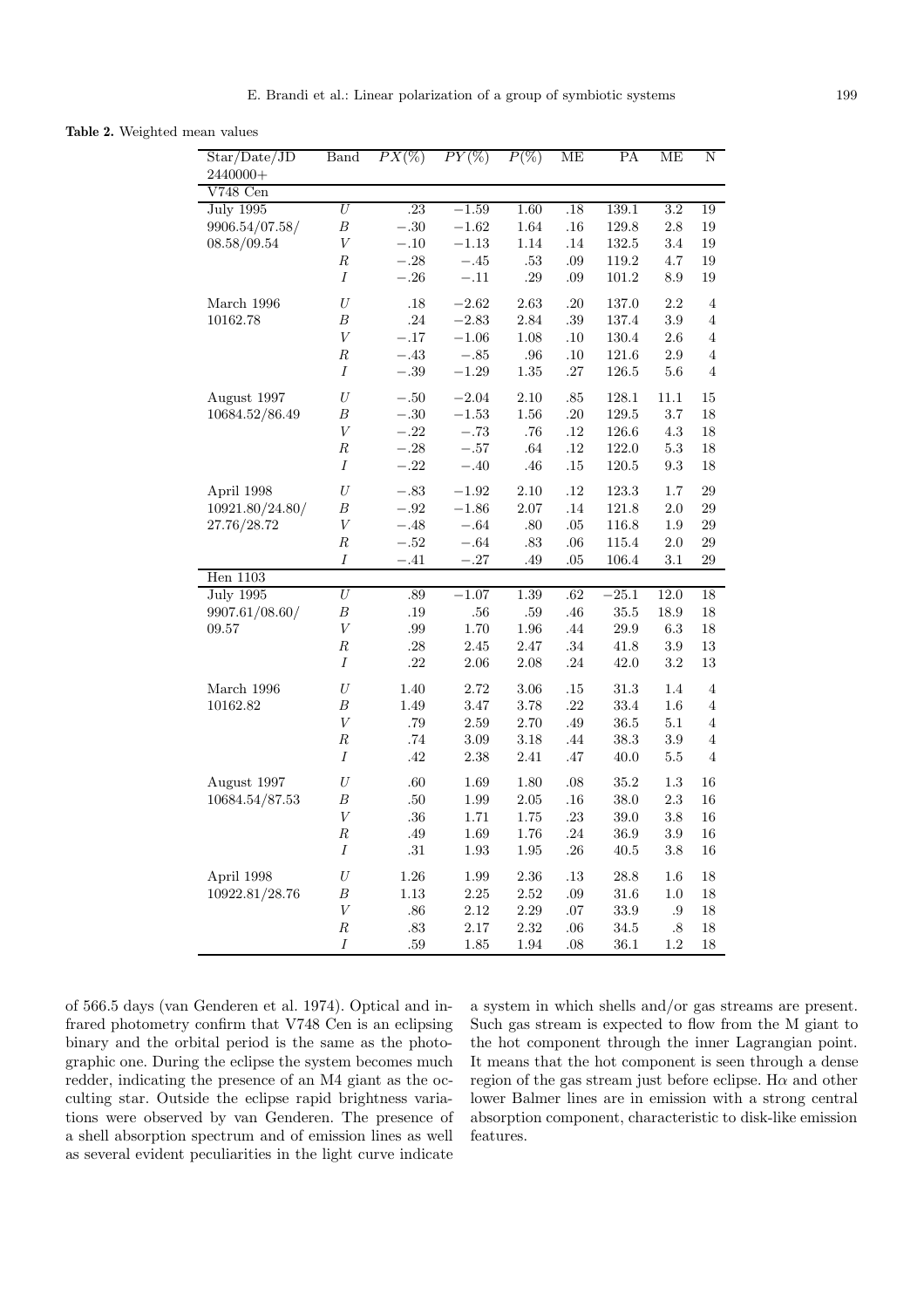# **Table 2.** continued

| Star/Date/JD     | <b>Band</b>      | $PX(\%)$ | $PY(\%)$ | $P(\%)$  | ME      | PA       | МE               | N                       |
|------------------|------------------|----------|----------|----------|---------|----------|------------------|-------------------------|
| 2440000+         |                  |          |          |          |         |          |                  |                         |
| KX TrA           | $\overline{U}$   |          |          |          |         |          |                  |                         |
| <b>May 1994</b>  |                  | .86      | .92      | 1.26     | .14     | 23.5     | $\overline{3.2}$ | 12                      |
| 9503.71/06.69    | $\boldsymbol{B}$ | .94      | 1.01     | 1.38     | .10     | $23.5\,$ | 2.1              | $12\,$                  |
|                  | $\boldsymbol{V}$ | .99      | 1.36     | 1.68     | .10     | 26.9     | 1.8              | 12                      |
|                  | $\boldsymbol{R}$ | $.98\,$  | 1.10     | 1.48     | $.07$   | 24.2     | 1.3              | 12                      |
|                  | Ι                | 1.01     | .95      | $1.39\,$ | .13     | 21.7     | $2.7\,$          | 12                      |
| <b>July 1995</b> | U                | $.82$    | .90      | 1.22     | .27     | 23.9     | 6.3              | $\ensuremath{28}$       |
| 9904.55/05.63/   | $\boldsymbol{B}$ | 1.09     | $1.38\,$ | 1.76     | .24     | 25.8     | $3.9\,$          | 28                      |
| 06.61/08.65      | $\boldsymbol{V}$ | 1.02     | .91      | 1.37     | .14     | $20.8\,$ | 3.0              | $\rm 28$                |
|                  | $\boldsymbol{R}$ | .89      | .75      | 1.16     | .10     | 20.1     | $2.5\,$          | $\,28$                  |
|                  | $\boldsymbol{I}$ | .51      | .69      | .86      | $.08\,$ | 26.6     | 2.8              | $28\,$                  |
| March 1996       | $\cal U$         | $.98\,$  | .90      | 1.33     | .15     | 21.3     | 3.3              | 4                       |
| 10162.86         | $\boldsymbol{B}$ | 1.42     | .75      | $1.61\,$ | .23     | 14.0     | 4.0              | $\overline{4}$          |
|                  | $\boldsymbol{V}$ | .97      | $.93\,$  | 1.34     | .04     | 21.9     | .8               | $\overline{4}$          |
|                  | $\cal R$         | 1.07     | 1.05     | 1.50     | .04     | 22.2     | $\cdot 7$        | $\overline{4}$          |
|                  | $\boldsymbol{I}$ | .63      | .67      | .92      | .05     | 23.4     | 1.6              | $\overline{4}$          |
| August 1997      | U                | $.82$    | .60      | 1.02     | .12     | 18.1     | 3.4              | 16                      |
| 10686.57/88.49   | $\boldsymbol{B}$ | 1.04     | $.82\,$  | 1.33     | .18     | 19.2     | 3.9              | 16                      |
|                  | $\boldsymbol{V}$ | .85      | $.72\,$  | 1.12     | .08     | 20.2     | 2.1              | 16                      |
|                  | $\cal R$         | 1.04     | .76      | 1.29     | $.07\,$ | 18.1     | 1.6              | 16                      |
|                  | I                | .71      | .62      | .95      | .10     | 20.6     | 3.0              | 16                      |
| April 1998       | U                | 1.09     | .70      | 1.29     | .17     | 16.3     | 3.7              | 16                      |
| 10921.87/28.80   | В                | 1.12     | 1.00     | 1.51     | $.07$   | 20.9     | 1.4              | 16                      |
|                  | $\boldsymbol{V}$ | 1.08     | 1.00     | 1.47     | .04     | 21.4     | .9               | 16                      |
|                  | $\cal R$         | 1.04     | 1.08     | 1.50     | .03     | 22.9     | $.6\,$           | 16                      |
|                  | Ι                | $.84\,$  | 1.00     | 1.30     | .04     | 24.9     | .9               | 16                      |
| CL Sco           |                  |          |          |          |         |          |                  |                         |
| 6-11 July 1995   | $\cal U$         | 1.19     | 1.46     | 1.89     | .24     | $25.4\,$ | 3.6              | 32                      |
| 9904.59/05.68/   | B                | 1.09     | 1.03     | 1.50     | $.23\,$ | 21.8     | 4.3              | 32                      |
| 9906.63/07.65/   | V                | $.54\,$  | $.92\,$  | 1.07     | .18     | 29.7     | 4.8              | 32                      |
| 9908.66/09.65    | $\boldsymbol{R}$ | .36      | $.68\,$  | .77      | .15     | 31.1     | 5.7              | 32                      |
|                  | I                | .01      | $1.27\,$ | $1.27\,$ | $.13\,$ | 44.8     | $2.9\,$          | $32\,$                  |
| 27 July 1995     | U                | $-.68$   | 1.82     | 1.94     | .20     | 55.2     | 3.0              | 8                       |
| 9925.59          | $\boldsymbol{B}$ | $-.64$   | 1.49     | 1.62     | $.47\,$ | 56.6     | 8.1              | $8\,$                   |
|                  | $\boldsymbol{V}$ | $-.01$   | $.83\,$  | .83      | .25     | 45.3     | 8.3              | $8\,$                   |
|                  | $\cal R$         | $-.02$   | 1.43     | 1.43     | .12     | 45.5     | 2.5              | 8                       |
|                  | $\cal I$         | .28      | $1.01\,$ | 1.05     | .24     | 37.3     | $6.4\,$          | 8                       |
| March 1996       | $\cal U$         | $.27\,$  | $2.40\,$ | 2.42     | $.09\,$ | 41.8     | 1.1              | $\overline{4}$          |
| 10162.88         | В                | .42      | $2.97\,$ | 3.00     | $.12\,$ | 40.9     | 1.1              | $\overline{\mathbf{4}}$ |
|                  | $\boldsymbol{V}$ | $.22\,$  | 2.10     | 2.11     | .04     | $42.0\,$ | $.5\,$           | $\overline{4}$          |
|                  | $\cal R$         | $.33\,$  | $2.10\,$ | 2.12     | $.03\,$ | $40.5\,$ | $.5\,$           | $\overline{4}$          |
|                  | $\boldsymbol{I}$ | $-.19$   | $1.61\,$ | 1.62     | $.06\,$ | 48.4     | $1.0\,$          | $\overline{4}$          |
| August 1997      | U                | $.10\,$  | .70      | $.71\,$  | $.35\,$ | $40.9\,$ | $13.0\,$         | 8                       |
| 10687.61         | В                | $1.03\,$ | 1.04     | 1.46     | $.12\,$ | $22.5\,$ | 2.3              | 8                       |
|                  | $\boldsymbol{V}$ | $.46\,$  | $1.12\,$ | $1.21\,$ | .17     | 33.9     | $4.0\,$          | 8                       |
|                  | $\cal R$         | $.22\,$  | 1.41     | 1.43     | .17     | 40.7     | $3.5\,$          | 8                       |
|                  | $\boldsymbol{I}$ | $-.05$   | $1.10\,$ | 1.10     | .15     | $46.3\,$ | 3.9              | 8                       |
| April 1998       | $\cal U$         | .17      | $-.02$   | .17      | $.08\,$ | $-2.9\,$ | 12.5             | 20                      |
| 10922.84/24.83/  | $\boldsymbol{B}$ | $.32\,$  | $.02\,$  | $.33\,$  | $.08\,$ | $2.1\,$  | 6.9              | $20\,$                  |
| 28.84            | $\boldsymbol{V}$ | $.12\,$  | $.80\,$  | $.81\,$  | $.03\,$ | 40.8     | 1.0              | 20                      |
|                  | $_{R}$           | .09      | .87      | .87      | .02     | 42.0     | $.8\,$           | 20                      |
|                  | $\cal I$         | $.03\,$  | .99      | $.99\,$  | $.03\,$ | 44.2     | 1.0              | $20\,$                  |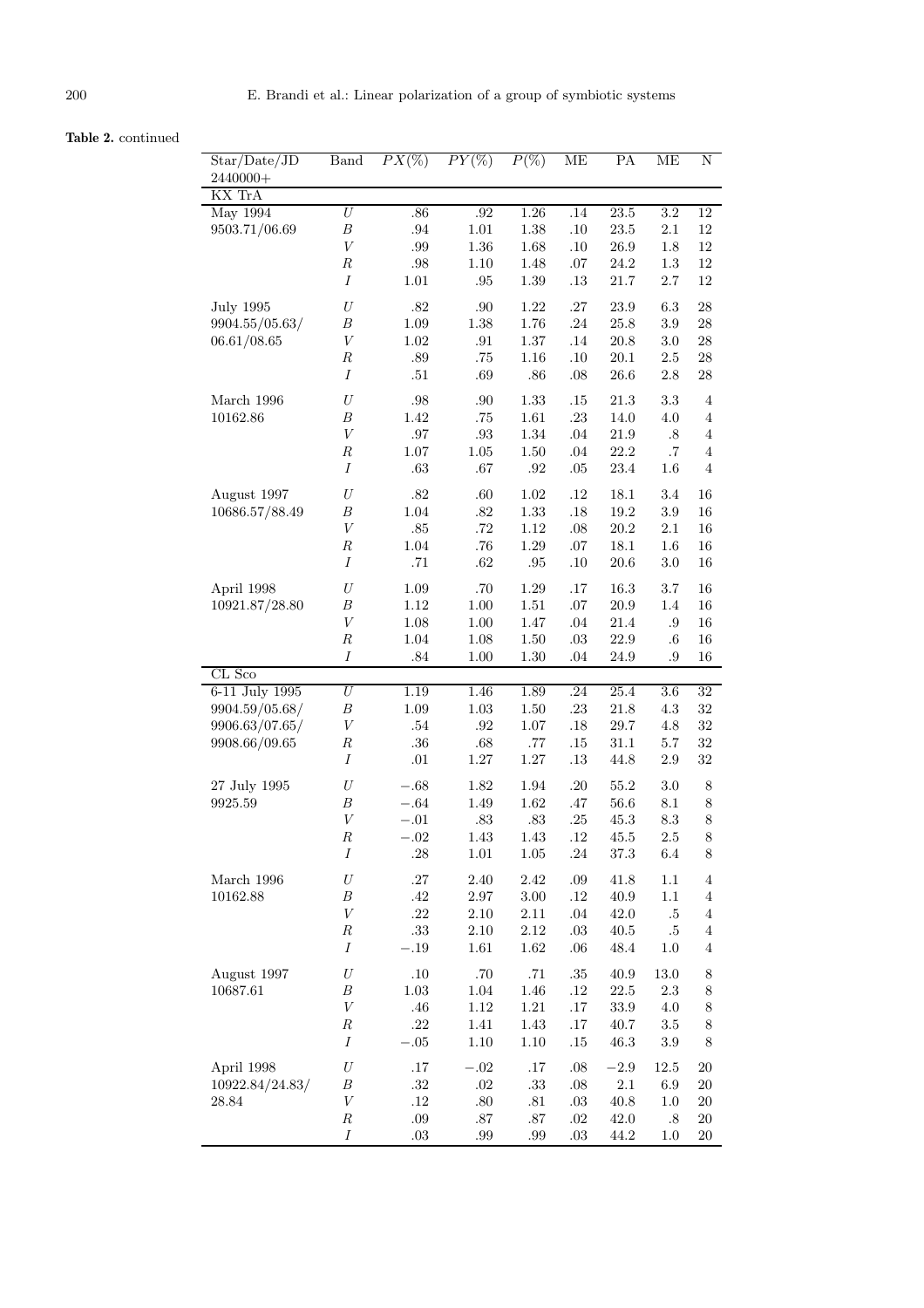# **Table 2.** continued

| Star/Date/JD            | Band             | $PX(\%)$       | $PY(\%)$           | $P(\%)$  | ME             | РA        | MЕ               | Ν                       |
|-------------------------|------------------|----------------|--------------------|----------|----------------|-----------|------------------|-------------------------|
| 2440000+                |                  |                |                    |          |                |           |                  |                         |
| AR Pav                  |                  |                |                    |          |                |           |                  |                         |
| <b>July 1995</b>        | U                | .21            | 1.35               | 1.37     | .16            | 40.6      | $\overline{3.4}$ | 16                      |
| 9904.73/06.76           | $\boldsymbol{B}$ | $.87\,$        | 1.68               | 1.89     | .19            | 31.4      | $2.9\,$          | 16                      |
|                         | $\boldsymbol{V}$ | $.55\,$        | 1.52               | 1.62     | .14            | $35.1\,$  | $2.5\,$          | 16                      |
|                         | $\boldsymbol{R}$ | $.76\,$        | .83                | 1.12     | $.15\,$        | 23.7      | 3.9              | 16                      |
|                         | Ι                | .61            | .50                | .79      | .11            | $19.6\,$  | 3.9              | 16                      |
| <b>July 1996</b>        | U                | $-1.32$        | .38                | 1.38     | .11            | 82.0      | 2.3              | $\,6$                   |
| 10276.73                | $\boldsymbol{B}$ | $-1.28\,$      | .68                | 1.45     | .08            | $76.1\,$  | 1.5              | $\,6$                   |
|                         | $\boldsymbol{V}$ | $-.87$         | $.66\,$            | $1.10\,$ | .22            | 71.6      | $5.6\,$          | $\,6$                   |
|                         | $\cal R$         | $-.38\,$       | $.52\,$            | $.64\,$  | $.26\,$        | $63.1\,$  | $11.0\,$         | $\,6$                   |
|                         | $\cal I$         | $-.42$         | $.51\,$            | .66      | .22            | 64.9      | 9.1              | 6                       |
| <b>July 1997</b>        | U                | $-.30$         | $.23\,$            | $.38\,$  | $.08\,$        | 71.1      | 5.8              | 18                      |
| 10633.68/34.70/         | $\boldsymbol{B}$ | $.25\,$        | $-.25$             | .36      | $.07\,$        | $157.5\,$ | $5.3\,$          | 18                      |
| 36.68                   | $\boldsymbol{V}$ | $.60\,$        | $-.14$             | .62      | $.03\,$        | $173.2\,$ | $1.3\,$          | 18                      |
|                         | $\cal R$         | $.64\,$        | $-.14$             | $.66\,$  | .03            | 173.9     | 1.4              | $18\,$                  |
|                         | $\cal I$         | .67            | $-.05$             | $.67\,$  | .04            | 178.0     | 1.8              | 18                      |
|                         | $\cal U$         |                |                    |          |                |           |                  |                         |
| August 1997<br>10687.68 | $\boldsymbol{B}$ | .04<br>$.57\,$ | $.70\,$<br>$.12\,$ | $.70\,$  | .17            | $43.3\,$  | 6.8              | $8\,$                   |
|                         | $\boldsymbol{V}$ |                | $.05\,$            | $.59\,$  | .06<br>$.04\,$ | 185.8     | $3.0\,$          | 8                       |
|                         | $\cal R$         | $.75\,$        | $.04\,$            | .75      |                | $181.8\,$ | 1.4              | $8\,$                   |
|                         | $\cal I$         | .79<br>$.67\,$ |                    | $.79\,$  | .02            | 181.6     | $.9\,$           | $8\,$                   |
|                         |                  |                | $-.04$             | $.67\,$  | $.03\,$        | 178.4     | $1.4\,$          | 8                       |
| April 1998              | $\cal U$         | $-1.06$        | $.13\,$            | $1.07\,$ | .06            | 86.5      | 1.5              | 8                       |
| 10924.86                | $\boldsymbol{B}$ | $-.81\,$       | $.08\,$            | $.81\,$  | .04            | $87.3\,$  | $1.6\,$          | 8                       |
|                         | $\cal V$         | $-.14$         | $.09\,$            | $.17\,$  | $.02\,$        | 73.0      | 3.7              | $\,$ $\,$               |
|                         | $\cal R$         | $-.04\,$       | .12                | $.12\,$  | $.03\,$        | $55.0\,$  | 6.0              | 8                       |
|                         | $\cal I$         | $-.02\,$       | .15                | $.15\,$  | $.04\,$        | 48.1      | 7.7              | $\,8\,$                 |
| June 1998               | U                | $-1.00$        | $-.04$             | 1.00     | .04            | 91.1      | 1.1              | $\,6$                   |
| 10985.67                | $\boldsymbol{B}$ | $-.40$         | $-.31$             | $.51\,$  | $.04\,$        | 108.8     | 2.2              | $\,6$                   |
|                         | $\boldsymbol{V}$ | $.22\,$        | $-.06$             | $.22\,$  | $.02\,$        | $-7.1$    | 2.4              | $\,6$                   |
|                         | $\cal R$         | .26            | $-.01$             | .26      | .02            | $\!-0.5$  | 1.7              | 6                       |
|                         | $\cal I$         | $.39\,$        | .02                | $.39\,$  | .03            | 1.5       | $2.0\,$          | 6                       |
| FN Sgr                  |                  |                |                    |          |                |           |                  |                         |
| <b>May 1994</b>         | $\overline{U}$   | .81            | $-.03$             | .81      | .09            | $-1.1$    | $\overline{3.3}$ | $8\,$                   |
| 9505.84                 | $\boldsymbol{B}$ | $1.22\,$       | $.13\,$            | $1.23\,$ | .10            | $2.9\,$   | $2.3\,$          | $8\,$                   |
|                         | $\boldsymbol{V}$ | .96            | $.05\,$            | .96      | .08            | 1.4       | $2.5\,$          | 8                       |
|                         | $\cal R$         | $.44\,$        | $.02\,$            | .45      | .07            | 1.4       | 4.5              | 8                       |
|                         | Ι                | .33            | .04                | .33      | .08            | 3.9       | 6.8              | 8                       |
| 9 July 1995             | $\cal U$         | 2.82           | $-.60$             | $2.89\,$ | 1.11           | $\!-6.0$  | 10.5             | $\overline{4}$          |
| 9907.76                 | $\boldsymbol{B}$ | $2.36\,$       | $-.75$             | 2.48     | .47            | $-8.8$    | $5.4\,$          | $\overline{4}$          |
|                         | $\boldsymbol{V}$ | 1.33           | $-.55$             | 1.44     | .55            | $-11.2$   | $10.4\,$         | $\overline{4}$          |
|                         | $\cal R$         | $.63\,$        | $1.37\,$           | $1.51\,$ | $.62\,$        | $32.7\,$  | $11.3\,$         | $\overline{\mathbf{4}}$ |
|                         | $\cal I$         | $.50\,$        | $1.19\,$           | $1.29\,$ | .47            | 33.7      | $10.1\,$         | $\overline{4}$          |
| 27 July 1995            | U                | $-.11$         | $.58\,$            | $.59\,$  | .20            | $50.5\,$  | $9.4\,$          | 8                       |
| 9925.64                 | $\boldsymbol{B}$ | .24            | $.23\,$            | $.33\,$  | $.17\,$        | $22.2\,$  | $13.5\,$         | 8                       |
|                         | $\boldsymbol{V}$ | .14            | $.08\,$            | .16      | .08            | 14.9      | 12.9             | 8                       |
|                         | $\cal R$         | $.27\,$        | $-.02$             | $.27\,$  | .07            | $-1.8\,$  | $6.9\,$          | 8                       |
|                         | $\cal I$         | $.14\,$        | $-.06$             | $.15\,$  | $.09$ $\,$     | $-11.2$   | 14.9             | $8\,$                   |
| April 1998              | U                | $.47\,$        | $-.57\,$           | $.74\,$  | .07            | $-25.2$   | $2.8\,$          | 8                       |
| 10924.88                | B                | $1.12\,$       | $-.21$             | 1.14     | .06            | $-5.3$    | 1.6              | 8                       |
|                         | $\boldsymbol{V}$ | .78            | .12                | $.79\,$  | $.03\,$        | 4.3       | 1.0              | 8                       |
|                         | $\cal R$         | .76            | $.09\,$            | $.76\,$  | $.02\,$        | 3.4       | .9               | 8                       |
|                         | Ι                | $.63\,$        | $.16\,$            | $.65\,$  | .05            | 7.2       | 2.2              | 8                       |
|                         |                  |                |                    |          |                |           |                  |                         |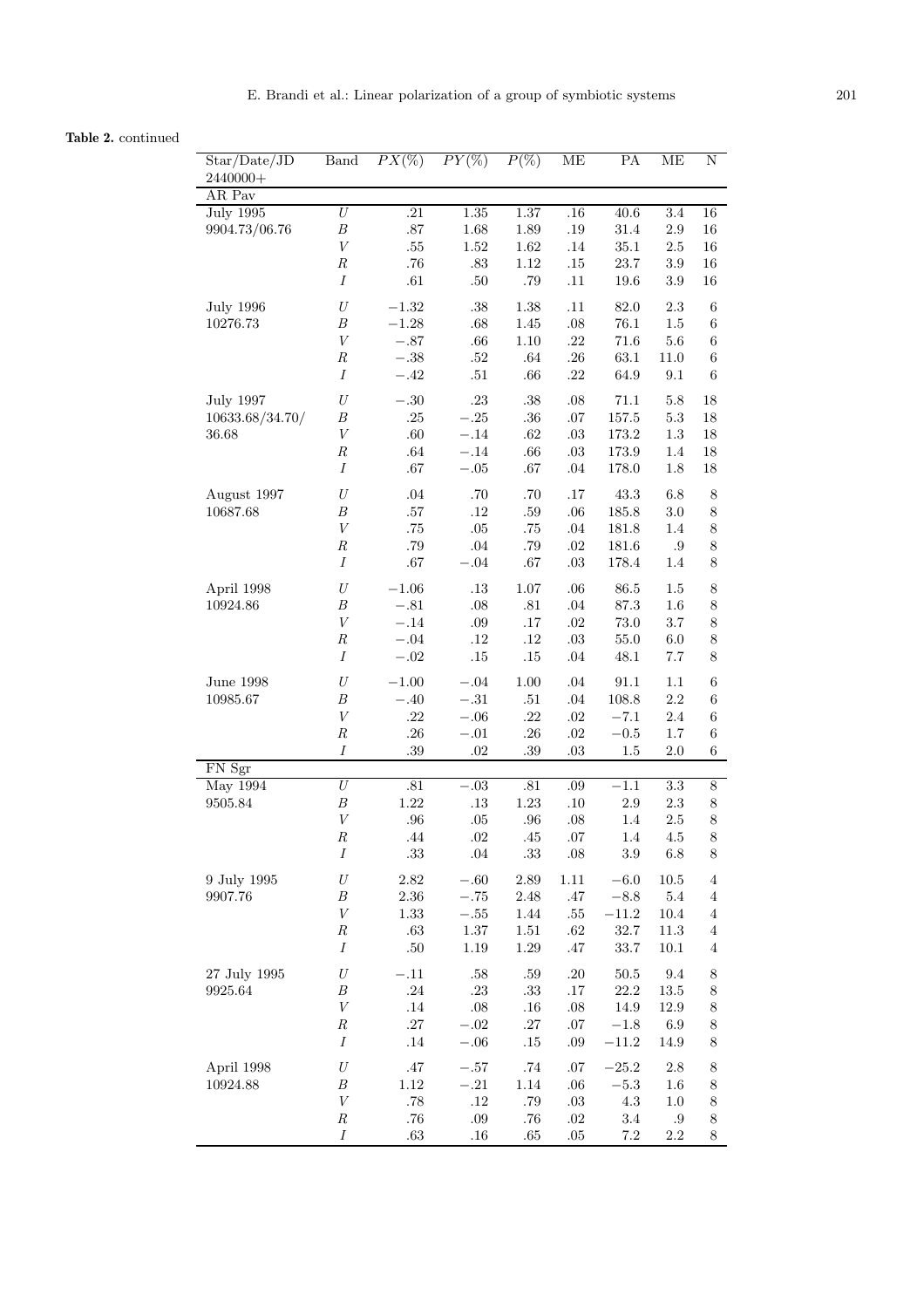# **Table 2.** continued

| Star/Date/JD     | Band             | $PX(\%)$ | $PY(\%)$ | $P(\%)$  | ME               | РA         | MЕ               | Ν               |
|------------------|------------------|----------|----------|----------|------------------|------------|------------------|-----------------|
| $2440000+$       |                  |          |          |          |                  |            |                  |                 |
| <b>Hen</b> 1761  |                  |          |          |          |                  |            |                  |                 |
| October 1994     | $\bar{U}$        | 1.08     | $-.16$   | 1.10     | $\overline{.10}$ | $-4.3$     | $\overline{2.5}$ | $\overline{32}$ |
| 9639.57/40.58/   | $\boldsymbol{B}$ | 1.06     | $-.11$   | 1.06     | .08              | $-3.1\,$   | $2.2\,$          | $32\,$          |
| 41.56/42.55      | $\boldsymbol{V}$ | .93      | $.23\,$  | .96      | $.04\,$          | 7.0        | 1.3              | $32\,$          |
|                  | $\boldsymbol{R}$ | .91      | $.26\,$  | .95      | .02              | 7.9        | $.6\,$           | $32\,$          |
|                  | Ι                | .80      | .20      | .82      | .02              | 7.0        | $\cdot 7$        | $32\,$          |
| 6-9 July 1995    | $\cal U$         | .76      | .48      | .90      | .20              | 16.3       | 6.2              | $32\,$          |
| 9904.78/05.83/   | $\boldsymbol{B}$ | $.84\,$  | .48      | .96      | .12              | 15.0       | 3.4              | $32\,$          |
| 06.80/07.84      | $\boldsymbol{V}$ | .99      | $.44\,$  | 1.08     | .09              | 11.9       | $2.5\,$          | $32\,$          |
|                  | $\boldsymbol{R}$ | $.72\,$  | .26      | .77      | .08              | 9.9        | 3.0              | $32\,$          |
|                  | Ι                | .76      | .23      | .79      | .06              | 8.4        | 2.3              | $32\,$          |
| 24 July 1995     | U                | .17      | .00.     | .17      | .22              | 0.0        | 26.1             | $\overline{4}$  |
| 9922.77          | $\boldsymbol{B}$ | .43      | $.67\,$  | .80      | $.17\,$          | $28.5\,$   | 6.0              | $\overline{4}$  |
|                  | $\boldsymbol{V}$ | .67      | $.10\,$  | .67      | $.02\,$          | 4.3        | .9               | $\overline{4}$  |
|                  | $\boldsymbol{R}$ | .80      | $.22\,$  | .83      | .02              | 7.6        | $.8\,$           | $\overline{4}$  |
|                  | Ι                | .74      | $.09\,$  | .74      | $.04\,$          | 3.4        | 1.4              | 4               |
|                  |                  |          |          |          |                  |            |                  |                 |
| September 1995   | U                | 1.13     | $.62\,$  | 1.29     | .17              | 14.3       | 3.7              | 8               |
| 9990.51          | $\boldsymbol{B}$ | .98      | $.34\,$  | $1.04\,$ | .09              | 9.6        | $2.5\,$          | 8               |
|                  | $\boldsymbol{V}$ | .86      | .09      | .86      | $.02\,$          | 3.1        | $.6\,$           | $8\,$           |
|                  | $\cal R$         | .98      | .21      | 1.00     | .02              | 6.0        | $.6\,$           | $8\,$           |
|                  | Ι                | .75      | .26      | .80      | .02              | $\ \, 9.5$ | $\cdot 7$        | 8               |
| August 1997      | $\cal U$         | .79      | $.38\,$  | .87      | .06              | 12.8       | 2.1              | 20              |
| 10684.67/87.71/  | $\boldsymbol{B}$ | .86      | $.34\,$  | $.92\,$  | .05              | $10.7\,$   | 1.6              | 20              |
| 88.74            | $\boldsymbol{V}$ | $.82\,$  | $.30\,$  | $.87$    | .02              | $10.1\,$   | $.5\,$           | $20\,$          |
|                  | $\cal R$         | .84      | $.32\,$  | .90      | .02              | 10.6       | $.5\,$           | $20\,$          |
|                  | $\cal I$         | .73      | .28      | .78      | .02              | 10.6       | $\cdot 7$        | <b>20</b>       |
| April 1998       | U                | .73      | .31      | .80      | .16              | 11.4       | 5.6              | 16              |
| 10927.89         | $\boldsymbol{B}$ | .75      | $.18\,$  | .77      | $.12\,$          | 6.8        | 4.6              | 16              |
|                  | $\boldsymbol{V}$ | .90      | $.29\,$  | .95      | $.02\,$          | 9.0        | $.8\,$           | 16              |
|                  | $\cal R$         | .85      | $.24\,$  | $.88\,$  | .03              | 7.9        | 1.0              | 16              |
|                  | Ι                | .79      | .25      | .83      | .03              | 8.9        | 1.2              | 16              |
| RR Tel           |                  |          |          |          |                  |            |                  |                 |
| October 1994     | $\cal U$         | .64      | $-.33$   | .72      | .04              | 17.3       | 1.4              | 12              |
| 9640.57/41.54/   | $\boldsymbol{B}$ | .64      | $-.34\,$ | $.72\,$  | .05              | 166.1      | 2.1              | 12              |
| 42.53            | $\boldsymbol{V}$ | $.58\,$  | $-.24$   | .62      | $.08\,$          | 168.5      | 3.6              | 12              |
|                  | $\cal R$         | .57      | $-.04$   | $.57\,$  | .02              | 178.2      | 1.2              | $12\,$          |
|                  | $\cal I$         | .06      | $-.11$   | $.12\,$  | .04              | 149.1      | 9.8              | 12              |
| <b>July 1995</b> | $\cal U$         | $1.13\,$ | $-.21$   | $1.15\,$ | $.31\,$          | 174.8      | 7.5              | $\,6\,$         |
| 9907.86/09.84    | В                | $.74\,$  | $.34\,$  | $.82\,$  | .25              | $12.4\,$   | $\!\!\!\!\!8.5$  | $\;6\;$         |
|                  | $\cal V$         | .53      | $.12\,$  | $.55\,$  | .20              | $6.4\,$    | 9.8              | 6               |
|                  | $\cal R$         | .61      | $.02\,$  | .61      | $.20\,$          | .9         | 8.9              | 6               |
|                  | $\cal I$         | .24      | $-.15\,$ | .28      | $.14\,$          | 163.9      | $13.1\,$         | $\,6$           |
|                  |                  |          |          |          |                  |            |                  |                 |
| August 1997      | U                | .40      | $-.10$   | .41      | $.07\,$          | 172.8      | 4.5              | $21\,$          |
| 10684.76/86.73/  | В                | $.34\,$  | $-.18$   | $.38\,$  | .09              | 166.0      | $6.6\,$          | $21\,$          |
| 88.75            | $\boldsymbol{V}$ | .25      | $.10\,$  | $.27\,$  | $.04\,$          | 10.8       | 3.9              | 21              |
|                  | $\cal R$         | $.39\,$  | $.04\,$  | $.39\,$  | $.03\,$          | 2.7        | $2.1\,$          | $21\,$          |
|                  | $\cal I$         | .15      | $.26\,$  | $.30\,$  | .05              | $30.3\,$   | $4.6\,$          | $21\,$          |
| April 1998       | $\cal U$         | $.42\,$  | $-.29\,$ | $.51\,$  | .06              | 162.7      | 3.4              | 8               |
| 10928.87         | В                | $.42\,$  | $-.27$   | $.50\,$  | $.04\,$          | 163.6      | 2.4              | 8               |
|                  | $\boldsymbol{V}$ | $.54\,$  | $.08\,$  | $.55\,$  | $.04\,$          | 4.2        | $2.1\,$          | 8               |
|                  | $_{R}$           | .58      | $-.02\,$ | .58      | $.02\,$          | 179.1      | 1.1              | 8               |
|                  | Ι                | .47      | $.61\,$  | .77      | .08              | $26.1\,$   | 2.8              | 8               |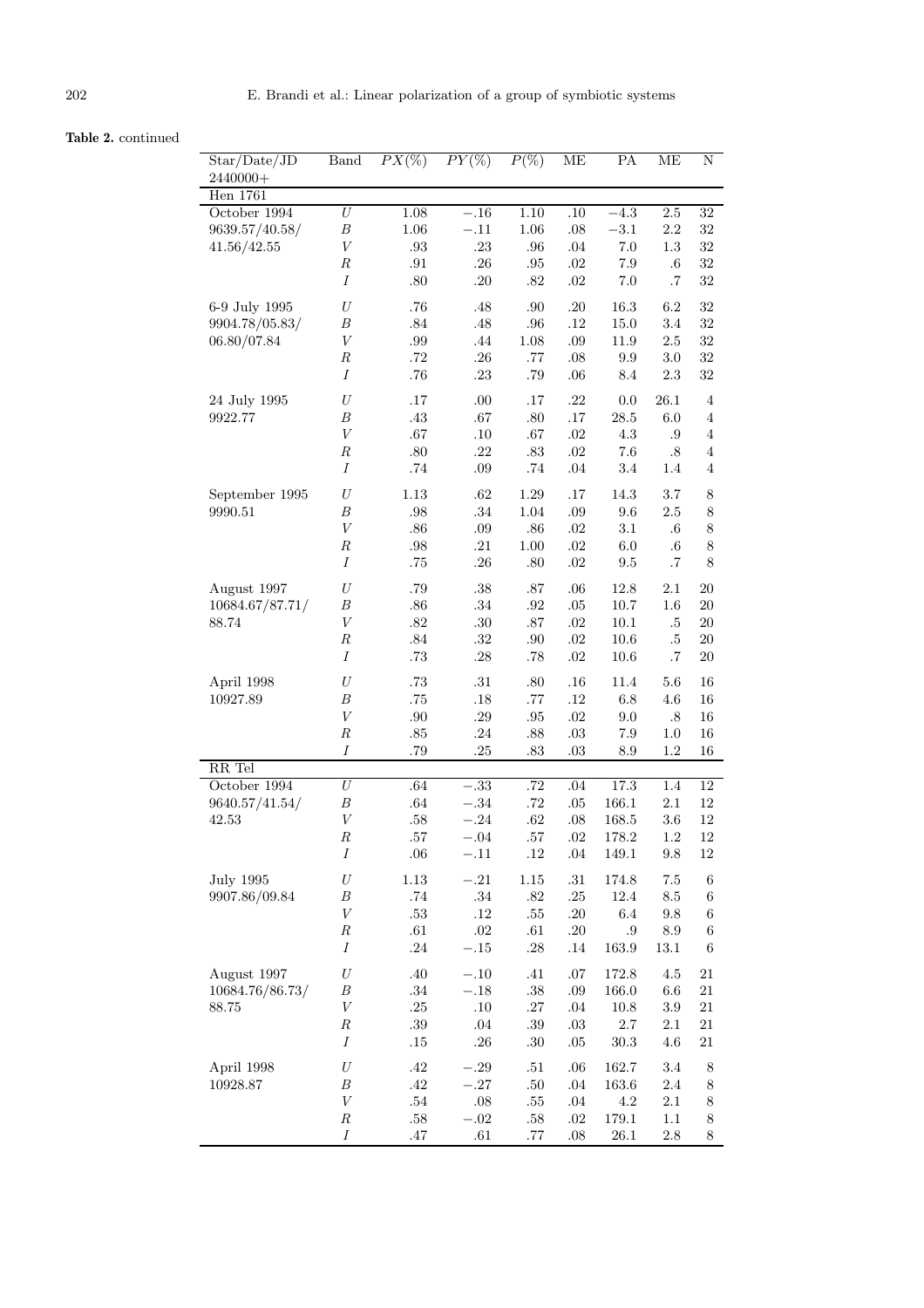**Table 2.** continued

| Star/Date/JD     | <b>Band</b>      | $PX(\%)$ | $PY(\%)$ | $P(\%)$ | ME      | PA        | ME       | $\mathbf N$ |
|------------------|------------------|----------|----------|---------|---------|-----------|----------|-------------|
| 2440000+         |                  |          |          |         |         |           |          |             |
| CD-43°14304      |                  |          |          |         |         |           |          |             |
| October 1994     | $\cal U$         | .43      | $-.34$   | .55     | .14     | 160.8     | 7.1      | 22          |
| 9638.71/39.58/   | $\boldsymbol{B}$ | $.49\,$  | $-.21$   | $.54\,$ | $.60\,$ | 168.3     | $24.1\,$ | $23\,$      |
| 40.63/41.58/     | V                | .41      | $-.08$   | $.42\,$ | $.17\,$ | 174.7     | 11.0     | $23\,$      |
| $42.56\,$        | $\cal R$         | $.47\,$  | .05      | $.47\,$ | .68     | 3.2       | 27.7     | 23          |
|                  | $\cal I$         | $.39\,$  | $.02\,$  | $.39\,$ | .04     | 1.7       | $2.5\,$  | $23\,$      |
| <b>July 1995</b> | $\cal U$         | .90      | .19      | .92     | $.38\,$ | 6.1       | 11.2     | $30\,$      |
| 9904.81/05.85/   | B                | .91      | $.03\,$  | $.91\,$ | $.30\,$ | 1.0       | 9.2      | $30\,$      |
| 06.83/08.80/     | $\boldsymbol{V}$ | $.53\,$  | $-.10$   | $.54\,$ | $.18\,$ | 174.8     | 9.4      | $30\,$      |
| 09.78            | $\cal R$         | .49      | $-.16$   | $.51\,$ | $.13\,$ | 171.1     | $7.2\,$  | $30\,$      |
|                  | $\cal I$         | $.27\,$  | $-.15$   | $.31\,$ | .10     | 165.6     | 8.9      | $30\,$      |
| September 1995   | $\cal U$         | .46      | $-.29$   | $.54\,$ | .17     | 163.7     | 8.5      | 8           |
| 9992.66/93.63    | B                | .47      | $-.12$   | .48     | .11     | 172.9     | 6.5      | 8           |
|                  | $\boldsymbol{V}$ | $.33\,$  | $-.26\,$ | $.42\,$ | .03     | 160.7     | $2.0\,$  | $8\,$       |
|                  | $\cal R$         | $.38\,$  | $-.21$   | $.44\,$ | $.02\,$ | 165.5     | 1.4      | $8\,$       |
|                  | $\cal I$         | .23      | $-.27$   | $.35\,$ | .04     | $155.2\,$ | $3.2\,$  | 8           |
| August 1997      | $\cal U$         | .29      | $-.22$   | .37     | .11     | 161.7     | 8.6      | 8           |
| 10686.78         | B                | .44      | $-.30$   | $.53\,$ | $.09\,$ | 162.9     | 4.6      | $8\,$       |
|                  | $\boldsymbol{V}$ | $.39\,$  | $-.34$   | .51     | .02     | 159.4     | 1.2      | $8\,$       |
|                  | $\cal R$         | $.33\,$  | $-.38\,$ | .50     | .02     | 155.5     | $1.0\,$  | $8\,$       |
|                  | $\cal I$         | $.23\,$  | $-.31$   | $.38\,$ | .06     | $153.3\,$ | 4.3      | 8           |
| April 1998       | U                | .69      | $.86\,$  | 1.11    | .42     | 25.6      | 10.5     | 8           |
| 10928.90         | B                | $.33\,$  | $-.76$   | .83     | $.30\,$ | 146.7     | 10.0     | $8\,$       |
|                  | V                | .32      | $-.10$   | .34     | .09     | 171.0     | 7.8      | 8           |
|                  | $\cal R$         | .45      | $-.07$   | $.45\,$ | $.04\,$ | $175.6\,$ | $2.8\,$  | $8\,$       |
|                  | Ι                | .15      | .02      | .15     | .12     | 3.0       | 19.7     | 8           |
| AG Peg           |                  |          |          |         |         |           |          |             |
| October 1994     | $\overline{U}$   | .18      | $-.31$   | .36     | .18     | 150.2     | 13.1     | 12          |
| 9640.64/41.61/   | B                | .07      | $-.07$   | .10     | .08     | 157.8     | 18.7     | 12          |
| 42.60            | V                | .06      | $-.17$   | .18     | $.08\,$ | 144.0     | $12.1\,$ | 12          |
|                  | $\boldsymbol{R}$ | $-.03$   | $-.00$   | .03     | .04     | 93.2      | 24.0     | $12\,$      |
|                  | $\overline{I}$   | .04      | $-.04$   | $.06\,$ | $.05\,$ | $157.6\,$ | $19.6\,$ | 12          |
| <b>July 1995</b> | U                | .31      | .28      | .42     | $.37\,$ | 20.8      | 20.7     | 18          |
| 9904.86/06.85/   | $\boldsymbol{B}$ | $.06\,$  | $.01\,$  | .06     | $.27\,$ | $5.7\,$   | $39.2\,$ | $18\,$      |
| 07.90/08.86/     | V                | $-.28$   | $-.02$   | .28     | $.21\,$ | 91.8      | 18.2     | 18          |
| 09.87            | $\boldsymbol{R}$ | $-.60$   | .09      | .61     | .28     | 85.6      | 12.1     | 18          |
|                  | $\cal I$         | $-.35$   | $.13\,$  | $.37\,$ | $.15\,$ | $79.5\,$  | 11.0     | 18          |
| September 1995   | $\cal U$         | $-.15$   | $.29\,$  | $.33\,$ | $.22\,$ | $58.4\,$  | 16.9     | $8\,$       |
| 9992.68/93.66    | $\boldsymbol{B}$ | $.02\,$  | $-.14$   | $.14\,$ | $.13\,$ | 139.8     | $21.0\,$ | $8\,$       |
|                  | $\boldsymbol{V}$ | $-.09$   | $-.18$   | .20     | $.03\,$ | 122.2     | 3.7      | 8           |
|                  | $_{R}$           | $-.03$   | $-.12$   | .12     | .02     | 128.5     | 4.9      | 8           |
|                  | Ι                | $-.13$   | $-.08$   | .15     | $.04\,$ | $105.5\,$ | 7.0      | 8           |
| August 1997      | U                | $-.01$   | $-.06$   | .06     | .08     | 132.4     | 26.6     | 12          |
| 10684.73/86.71   | $\boldsymbol{B}$ | $-.12$   | $-.06$   | $.14\,$ | $.07\,$ | 103.2     | $13.3\,$ | 12          |
|                  | $\boldsymbol{V}$ | $-.02$   | $-.10$   | .11     | .04     | 129.4     | 9.8      | 12          |
|                  | $\boldsymbol{R}$ | $-.12$   | $-.08$   | $.14\,$ | $.02\,$ | $106.3\,$ | 5.0      | 12          |
|                  | $\cal I$         | $-.09$   | $-.08$   | .12     | .04     | 110.5     | 10.4     | 12          |
|                  |                  |          |          |         |         |           |          |             |

V748 Cen was observed in July 1995, March 1996, August 1997 and April 1998 and there are no previous polarimetric observations of this object. Figure 1 shows the weighted mean values of the degree of polarization and the position angle as a function of wavelength and for the different observational runs. The amount of polarization changes with wavelength and a sharp increase of the degree of polarization to the short wavelengths was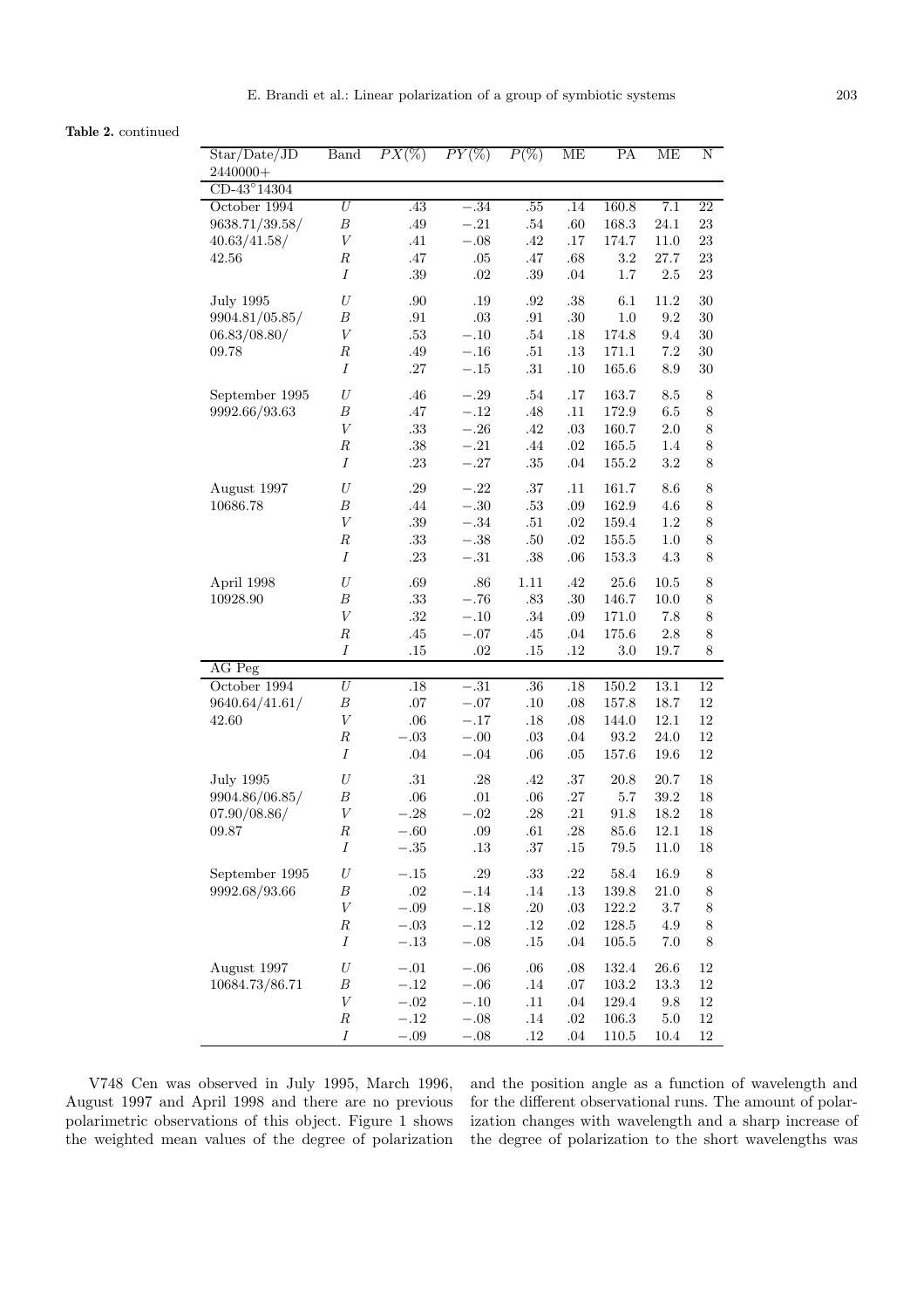

**Fig. 1.** V748 Cen: Wavelength dependence of linear polarization  $P(\%)$  (top) and position angle (bottom) for different epochs



**Fig. 2.** V748 Cen: Percentage polarization (top) and position angle (bottom) as a function of orbital phases for the UBV RI filters

observed; this is typical for cool luminous stars, where polarization is produced by light scattering on dust particles in a circumstellar envelope. In July 1995 the amount of polarization increases to maximum values in the  $U$  and  $B$ bands. In March 1996, the wavelength dependence of the polarization remained the same as it was in 1995, but the amount of polarization increased from 1.6 to  $2.6 - 2.8\%$ in the UB and from 0.3 to 1.3% in infrared. In August 1997 and April 1998, the polarization values in UB are intermediate between those corresponding to the two first epochs while in  $I$  they are similar to July 1995. In the  $V$ and R filters there were no significant changes with time.

The position angle shows rotations over the observed spectral range between 38◦ (July 1995) and 8◦ (August 1997). For each wavelength the rotation along the time is 16 $\degree$  in UBV bands and 7 $\degree$  and 25 $\degree$  in R and I bands, respectively.

The behavior of the polarization in V748 Cen can also be related with the orbital motion of the eclipsing binary, using the van Genderen et al. ephemeris,

$$
Min(V) = JD 2 441 917 + 566.5 E.
$$

Figure 2 shows the polarization as a function of the phase. The percentage of polarization is greater in U and B, increasing from  $1.5\%$  in phase 0.48 to 2.8% in phase 0.56, when the hot component is moving towards the second quadrature suggesting that at least part of the polarization can be due to scattering of the light of the hot source due to the M giant envelope and the stream of material between the stars, such as it was proposed for CH Cyg by Piirola (1988a). If this is the case, around quadratures the line of sight is perpendicular to the line joining the stars and the scattering angles are favourable for producing a maximum of polarization, but unfortunately we have no observations at both quadratures. At phase 0.91, before the primary eclipse when the cool giant is in front of the observer, the scattering angle is decreasing and a drop of polarization is observed.

## **Hen 1103**

Hen 1103 was observed in July 1995, March 1996, August 1997 and April 1998 and our observations are the first polarimetric data of this object (Fig. 3). In July 1995 the degree of polarization reaches the minimum value in blue (0.6%) and then it shows a relatively smooth increase to the larger wavelengths with a peak in  $R$  of about 2.5%. The wavelength dependence is reversed in March 1996, i.e., the polarization reaches the largest value of 3.7% and decreases slightly to the infrared.

The position angle is the same in all wavelengths, around  $35 - 40°$  and there is no rotation in the *BVRI* range. However in July 1995 a rotation of ∼ 120◦ between  $U$  and  $B$  is observed larger than the experimental error. This fact, i.e. the rotation over a small wavelength range, is a common phenomenon observed in other symbiotic stars cf. R Aqr (Schulte-Ladbeck 1985) and EG And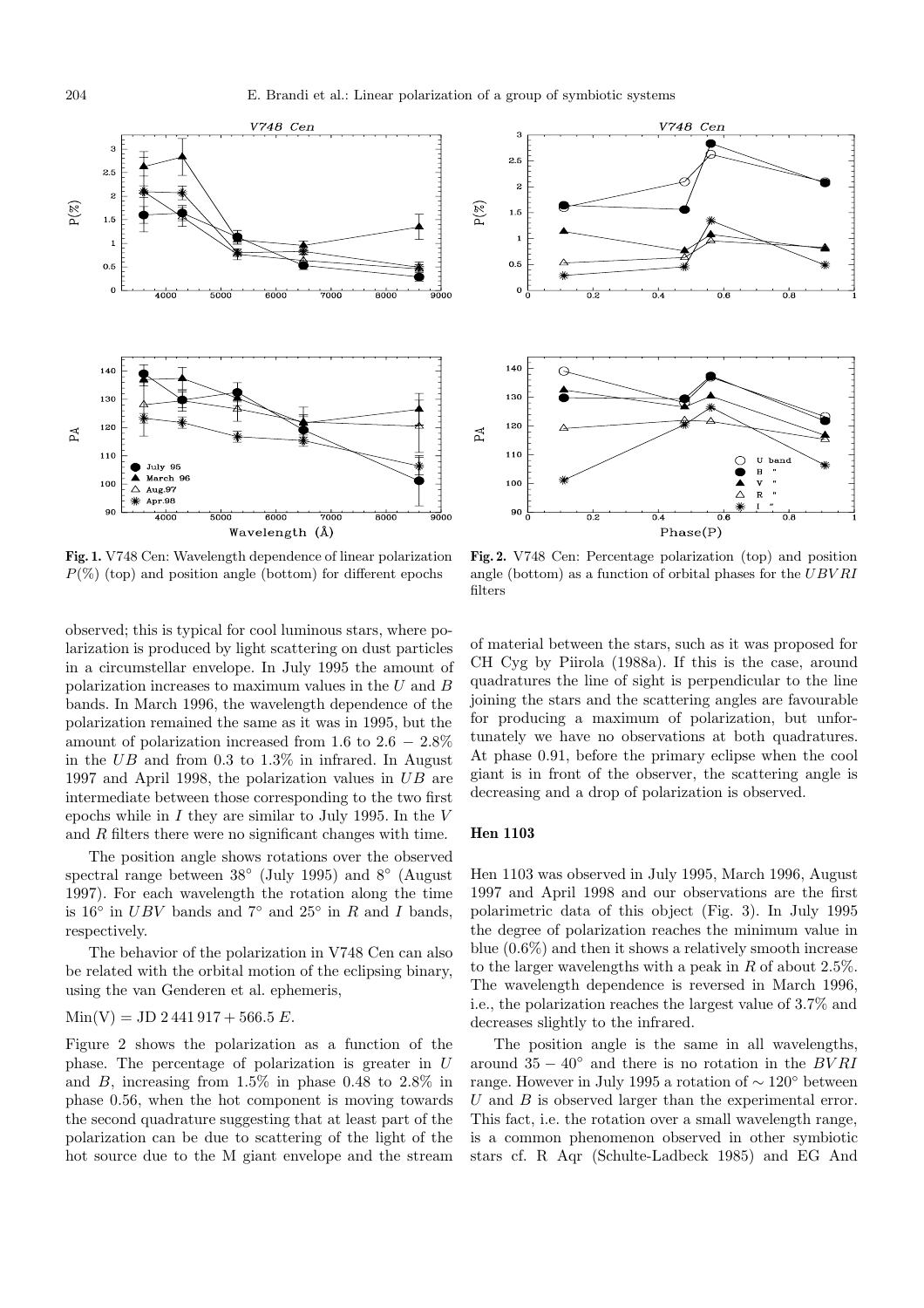



**Fig. 3.** Hen 1103: Wavelength dependence of linear polarization  $P(\%)$  (top) and position angle (bottom) for different epochs

(SLAMS). It has been suggested that the observed rotation might be explained by scattering of the light of the two components, a red one and a blue one, by the same circumstellar region close to the two stars.

# **KX TrA = Hen 1242**

The rich emission-line spectrum of KX TrA resembles the one of the slow nova RR Tel (Webster 1966), in particular the evolution of the spectral excitation levels observed between 1965 and 1972 (Webster 1973). A wide range of ionization states for forbidden lines was observed, for example, [Nev] and [Fevii]. A light curve of KX TrA for the years 1889-1975 was given by Liller (1974), with quasiperiodic variations in  $B$  between 10.1 and 13.6 magnitudes. This object seems to have a slow-rising outburst every 10–15 years and major outbursts during this interval were not recorded.

**Fig. 4.** KX TrA: Wavelength dependence of linear polarization  $P(\%)$  (top) and position angle (bottom) for different epochs

SLAMS did not see evidence of an intrinsic polarization component in KX TrA from their observations carried out in July 1985 and April 1986. Moreover in two spectropolarimetric surveys (Schmid & Schild 1994; Harries & Howarth 1996) it was found that the amount and orientation of the continuum polarization outside the Raman lines  $\lambda$ 6825 and  $\lambda$ 7082 is small and practically constant in KX TrA.

Our observations of KX TrA obtained during five observing runs, do not show any clear wavelength dependence of the polarization percentage neither of the position angle. The values are quite similar, within the error bars (Fig. 4), although it is worth noticing that the degree of polarization in  $I$  during May 1994 and April 1998 is ∼1.4% while in July 1995, March 1996 and August 1997 decreases to  $\sim 0.9\%$ .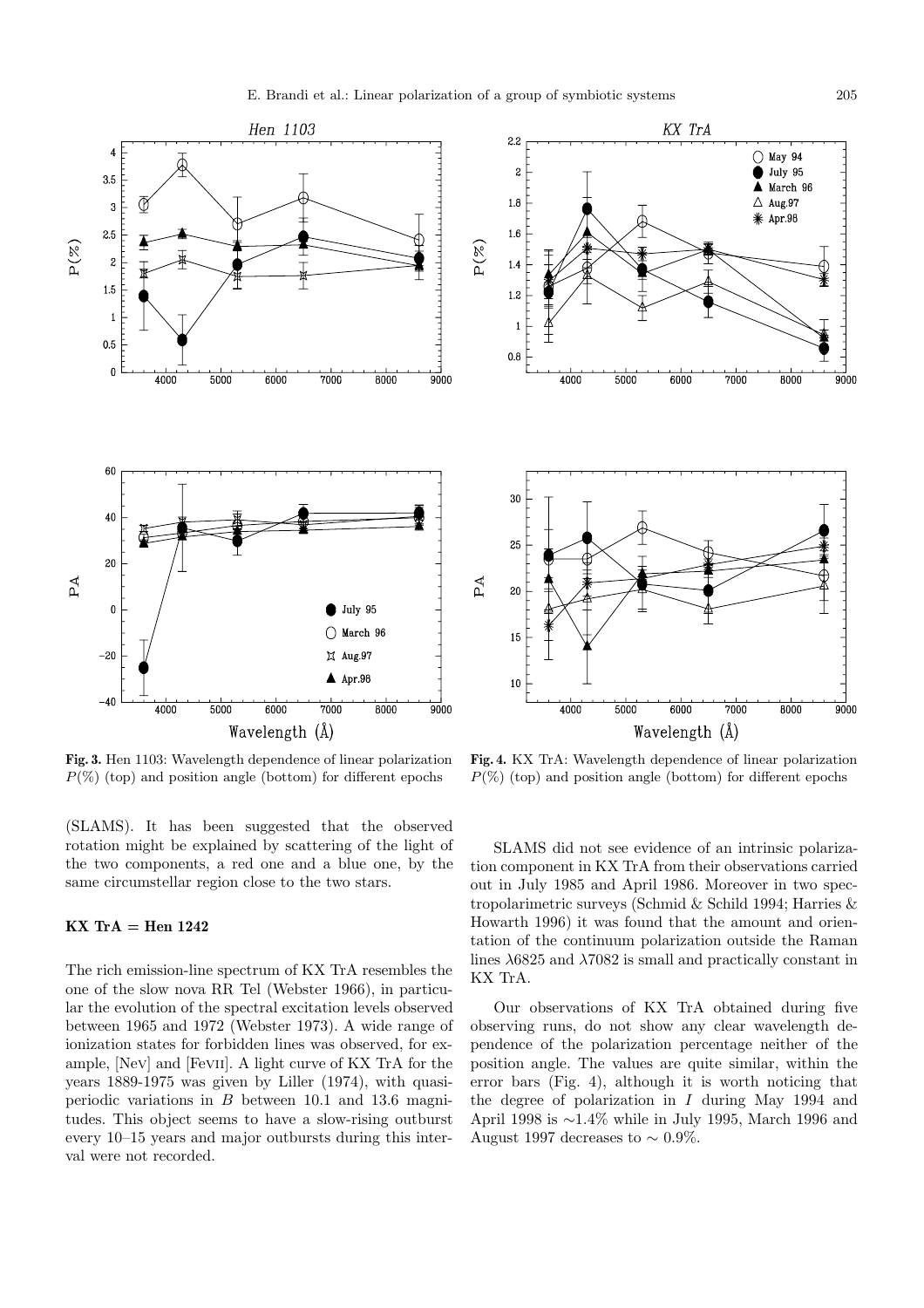





**Fig. 6.** CL Sco: Percentage polarization (top) and position angle (bottom) as a function of orbital phases for the UBV RI bands

## **CL Scorpii**

Kenyon & Webbink (1984) suggested that the low excitation symbiotic star CL Sco is a system similar to CI Cyg, containing a disk-accreting main sequence star. They found that the well observed optical minima of this system can be represented by the ephemeris:

 $Min(pg) = 2427020 + 624.7 E.$ 

For CL Sco we have not found any published polarimetric data. According to our observations shown in Fig. 5, at the time of the first observing run between July 6- 11, 1995, CL Sco presented a decreasing trend in the degree of polarization with a peak of approximately 1.9% in the U band and the position angle showed an overall rotation between ultraviolet and infrared amounting to about 15◦. Twenty days later, on July 27, the polarization increased in the red from 0.8% to 1.4% but changes in opposite sense were observed in the orientation with a rotation of  $\sim 20^{\circ}$ .

In March 1996, the polarization degree increased in all spectral regions, particularly in B passband where it doubled with respect to July 1995 whereas the position angle remained constant at  $\sim 45^{\circ}$  in all wavelengths. In August 1997, the wavelength dependence is similar to the one of March 1996 but the values are smaller, specially in  $U$  and  $B$  where the polarization has decreased between 0.5 − 0.7%. Finally, in April 1998, the polarization shows a greater variation, increasing from  $P(U) \sim 0.2\%$  to  $P(R) \sim$ 0.9% whereas the position angle also shows a strong rotation between  $UB$  and V of about  $40°$ . In general we can see that the ultraviolet and the blue light show the larger variations in the percentage of polarization and stronger rotations in the orientation.

The behavior of polarization vs. the orbital motion is shown in Fig. 6 and it seems to be very different from that of V748 Cen. The larger polarization is found at phase 0.05, when the components are in conjunction with the giant in front while near the first quadrature at phase 0.27, when the line of sight is perpendicular to the binary axis, a minimum in the polarization together with a strong rotation are observed. Between the phases 0.66 and 0.9 the ultraviolet polarization decreases but important information during the second quadrature is lacking.

#### **AR Pavonis**

It is the first eclipsing binary discovered among the symbiotic stars (Mayall 1937). The characteristics of this system remain still elusive and several models have been proposed. According to Thackeray & Hutchings (1974) the system is constituted by a cool giant (M3-4 III-II) filling its Roche lobe and losing mass towards an evolved hot component. The eclipses seem to be due to the occultation of a dense part of a nebula surrounding the hot star rather than to a stellar body. Kenyon & Webbink (1984) modified this model suggesting that the hot component is a main sequence star with an accretion disk. The shape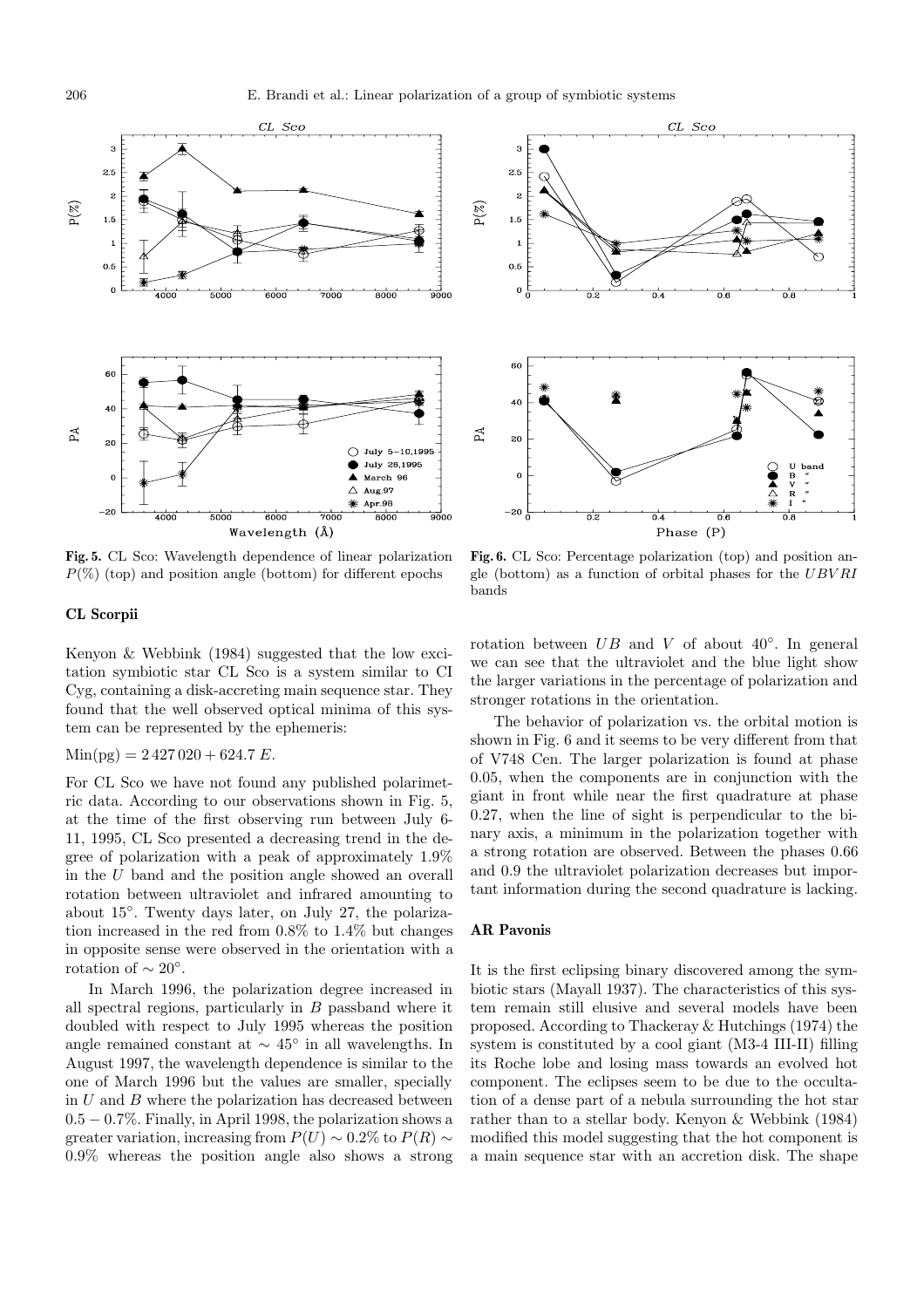

**Fig. 7.** AR Pav: Wavelength dependence of linear polarization  $P(\%)$  (top) and position angle (bottom) for different epochs

of the eclipses in the light curve was analyzed by Bruch et al. (1994) and AR Pav seems to be highly variable out of eclipse due to a modulation of the mass transfer from the red giant to the hot component. Skopal et al. (1997), re-analyzed the historical light curve (1888-1996) of AR Pav. During the quiescent stages the observations can be accounted for by a large accretion disk around the hot component but they proposed that at the outbursts an opposite mass flow from the hot component towards the cool giant occurs giving rise to a collisional emission region on the giant surface.

SLAMS observed polarimetrically AR Pav on two occasions and considered this star as a borderline case. Our polarimetric observations were carried out during six epochs, July 1995, July 1996, July 1997, August 1997, April 1998 and June 1998. Important changes in the wavelength dependence are observed both in the percentage of polarization and the position angle, such as it is shown in Fig. 7. We can distinguish three kinds of the wavelength dependence. The first occurs in July 1995 and July 1996; it shows a polarization with a maximum in  $B$  and decreasing to red. On the contrary, the second one shows a minimum in  $B$  (July 97-August 97) and finally, the third one (April 98-Jun. 98) displays a high polarization in ultraviolet decreasing to  $V$  while the  $VRI$  bands show the smallest values of polarization. The position angle curves indicate slight rotations with the wavelength in each one of the four observation sets but in July 97 and April 98 strong rotations in U and B of more than  $90^\circ$  are evident. The strongest temporal variations in the position angle



**Fig. 8.** AR Pav: Percentage polarization (top) and position angle (bottom) as a function of orbital phases for the  $UBVRI$ filters. The published values given by SLAMS are included at phases 0.19 and 0.88

correspond also to the B band with a time scale as short as 54 days (July 97-August 97).

Adopting the ephemeris given by Bruch et al. (1994):

$$
Min = JD2\,420\,331.3 + 604.5\,E,
$$

we analyse the polarization of AR Pav vs. phase in order to know if the complicate polarimetric behavior of this system is correlated with the orbital motion. First of all, the three quoted wavelength dependences concerning the percentage of polarization correspond to three different positions of the component stars with respect to the observer, namely the two conjunctions, before the first quadrature and before the second quadrature, respectively. We can see in Fig. 8 that the polarization reaches the highest values in  $UB$  (1.4 – 1.9%) in phase 0.92 (July 95) close to the eclipse, when the cool component is in front of the observer. At phase 0.53 (July 96), immediately after the second conjunction when the hot component is in front, another increase of polarization  $\sim 1.5\%$  in UB is observed. Simultaneously, the orientation of the position angle at both conjunctions shows a rotation of  $\sim 40^{\circ}$ . Moreover, at phase  $0.60$  (April 98) the polarization in VRI presents the minimum observed values,  $\sim 0.2\%$  when the hot star is going away from the observer. At phases 0.19 and 0.88  $(SLAMS's data)$  the position angles in  $U$  are offset by  $\sim 40^{\circ}$  and  $\sim 90^{\circ}$  from the *VRI* bands respectively.

Khudyakova (1988) found that variations of polarization in CI Cyg and R Aqr reflect the orbital motion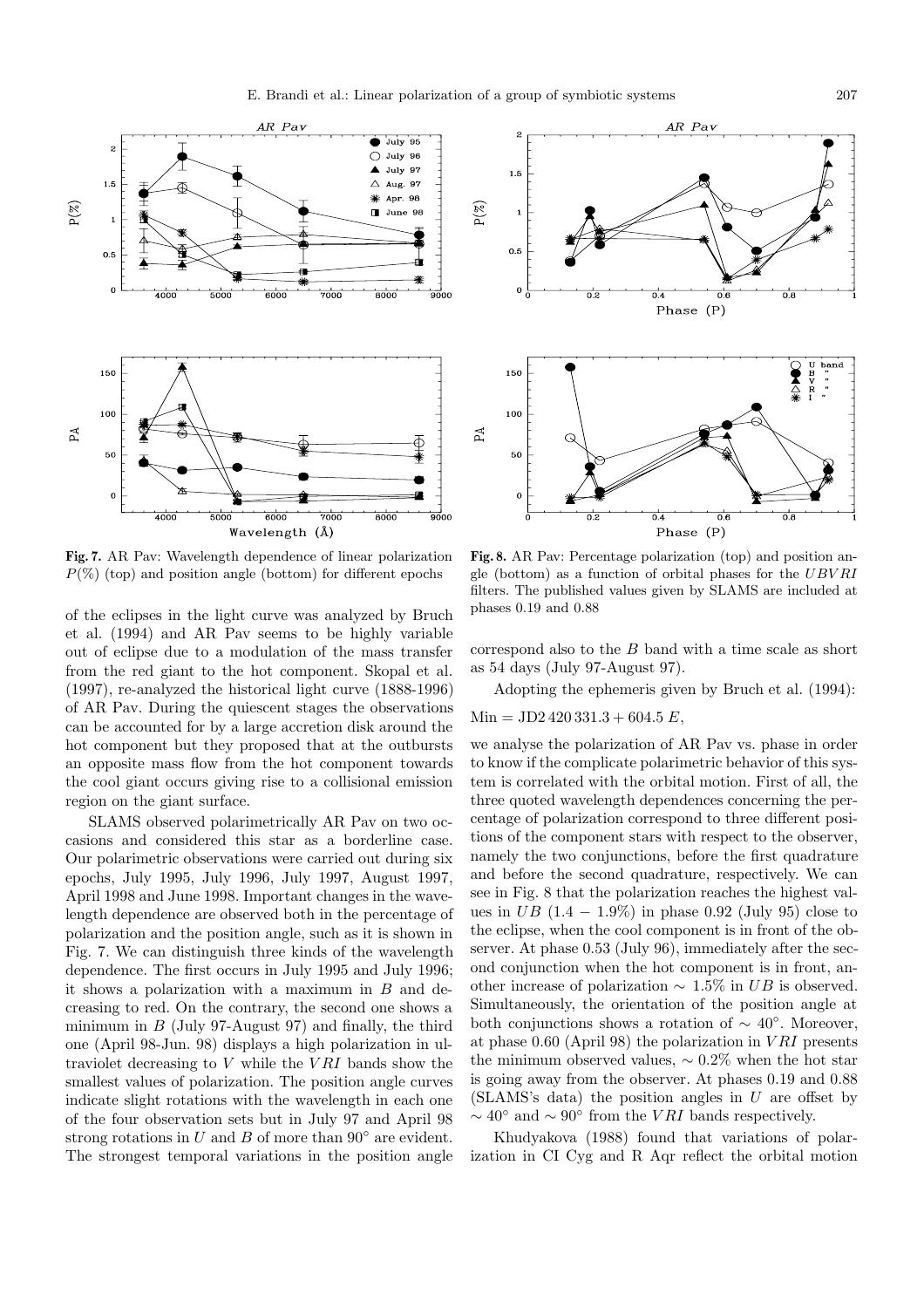

**Fig. 9.** FN Sgr: Wavelength dependence of linear polarization  $P(\%)$  (top) and position angle (bottom) for different epochs

and the maxima lie near the conjunction when the hot component is between the cool star and the observer.

#### **FN Sagitarii**

This typical S-type symbiotic star has undergone two outbursts ( $\delta m \sim 4$  mag) in 1924-26 and 1936-41. Semiregular variations with smaller continuous fluctuations are superimposed (Kenyon 1986 and references therein). Highexcitation emission lines of HeII, [OIII] and [NeIII] are present in FN Sgr; in addition, [Fevi], [Fevii] and the Raman scattering band at λ6825 have been reported by Barbá et al. (1992).

Our data were obtained in May 1994, July 9, 1995, July 27, 1995 and April 1998 and there are no previous polarimetric observations of FN Sgr. Conspicuous changes in the amount of polarization for all the wavelengths were observed, specially during the two sets of observations of July 1995 (Fig. 9). The maximum values correspond to  $2.9\% - 2.5\%$  in UB bands on July 8 but after eighteen days the polarization suddenly decreases in all bands reaching  $0.6\% - 0.3\%$  whereas rotations in opposite sense between UBV and RI bands were detected. These changes in the position angles were  $\sim 140^{\circ}$  on July 9 and  $\sim 40^{\circ}$  on July 27. In May 94 and April 98 the polarization presents a maximun in  $B (\sim 1.2\%)$  and then decreases slightly to the infrared. The position angles are very similar during those epochs and a small rotation is detected along the wavelengths.



**Fig. 10.** Hen 1761: Wavelength dependence of linear polarization  $P(\%)$  (top) and position angle (bottom) for different epochs

Visual magnitudes and V photometry collected in the period 1977–1998 (Belczyński & Mikolajewska, private communication) shows that the FN Sgr light curve presents systematic brightness decline with moderate periodic-like light changes, and one major amplitude started in 1995. In July 1995 we obtained the most remarkable variations in the polarimetric parameters in a short time scale of eighteen days. All our observations correspond to the large amplitude in the active state of the light curve.

# **Hen 1761**

Hen 1761 is an infrequently studied symbiotic star. During the period 1990-1992 eruptive characteristics were detected in its spectra and the quiescence phase started in 1993 (Brandi et al. 1998).

SLAMS measured the polarization of Hen 1761 in the bands  $BVI$  and  $H\alpha$ . The results indicated that probably there is polarization, intrinsic to the object.

We carried out the observations in six different runs (see Table 2). The dependence of the polarization degree with the wavelength is not very conspicuous and the variations are inside the error bars. The most important variations take place on July 24, 1995 when the U-filter polarization decreases from ∼1.3% to 0.2% and the position angle rotates less than  $30^{\circ}$ (Fig. 10) in UB.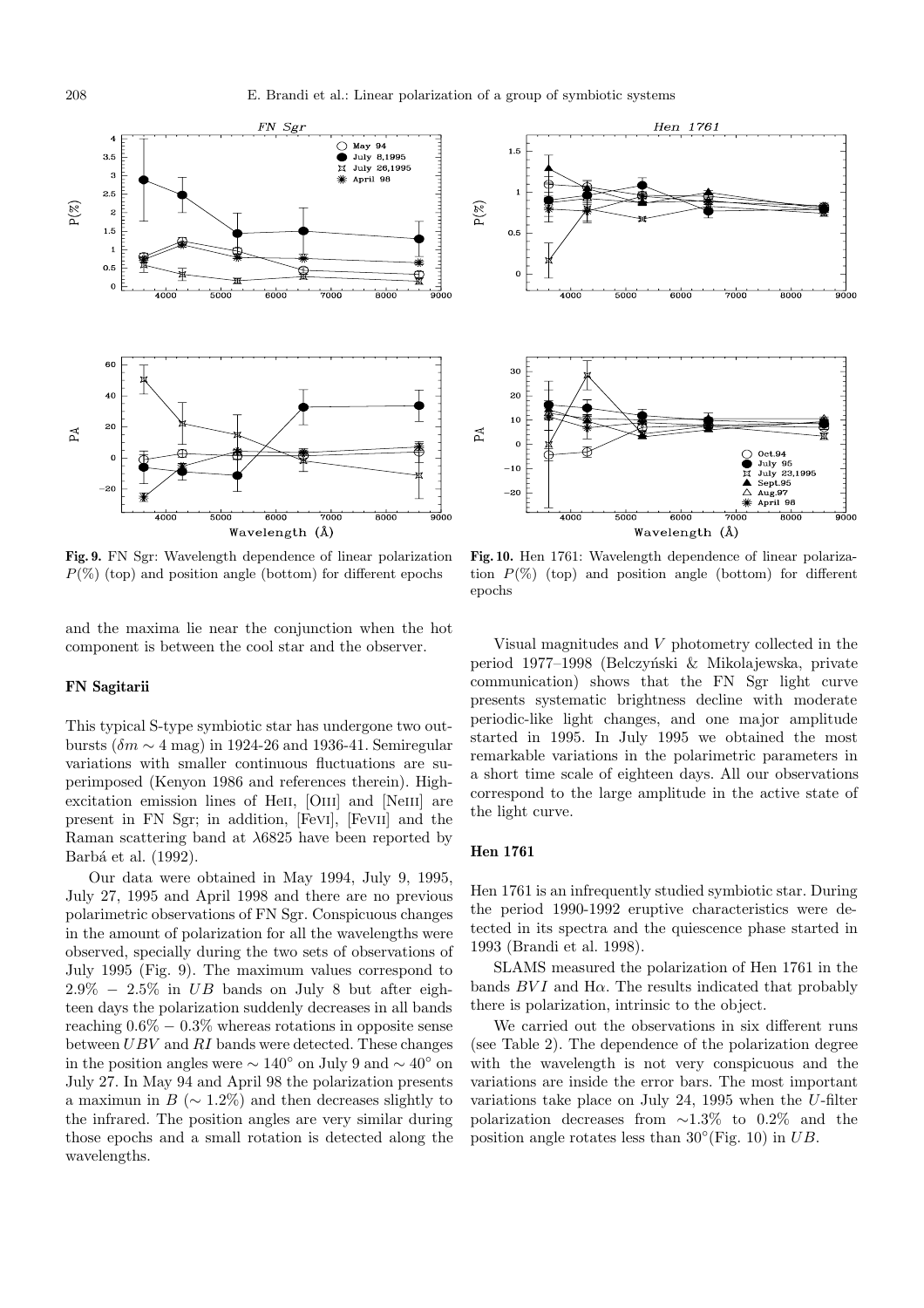#### **RR Telescopii**

RR Tel underwent a nova-like outburst that started in 1944. It was classified as D-type symbiotic system; infrared observations show the presence of a Mira variable as cool component with long-period pulsations. As RR Tel has declined from light maximum, the optical spectrum has slowly developed high ionization lines. A rich emission line spectrum is superimposed on a weak continuum.

Many authors have observed RR Tel polarimetrically but contradictory results have been obtained. Schulte-Ladbeck & Magalhães (1987) found that RR Tel did not show intrinsic polarization. Spectropolarimetric observations of the emission lines at  $\lambda$ 6825 and  $\lambda$ 7082 as due to Raman-scattered Ovi  $\lambda\lambda$  1032 and 1038 resonance lines were carried out by Schmid & Schild (1994); Espey et al.  $(1995)$  and Harries & Howarth (1996). The measurements of Schmid & Schild in the range  $6700 - 7500$  Å together with the polarization map of surrounding stars, allowed to infer that an intrinsic component of polarization was present in RR Tel. Moreover, the mean continuum polarization and position angle over the range  $6400 - 7200$  Å obtained by Espey et al., indicated that the continuum polarization is predominantly due to interstellar dust grains. The continuum polarization data given by Harries & Howarth showed a significant difference with the red region photopolarimetric measures given by Schulte-Ladbeck & Magalhães (1987) and Schmid & Schild (1994). This temporal variability was an evidence of intrinsic polarization in RR Tel.

As it is seen in Fig. 11, our multifrequency observations in October 1994 and July 1995 show the percentage of polarization with a slow decrease with increasing wavelengths. However, in August 97 the polarization presents an approximately flat wavelength dependence around 0.3 − 0.4% and it rises with the wavelength in April 98 from 0.5% in U to 0.8% in I.

The position angle in  $UBVR$  shows none or small temporal variations; the rotations in these filters are less than  $\sim 20^{\circ}$ . However a conpiscuous behavior is seen in the I band where a change in the orientation of about 60◦ between the first two and last two observation sets is evident. There is also a small rotation of ∼ 15◦ between October 94 and July 95. Consequently, we can confirm the existence of intrinsic polarization in RR Tel.

RR Tel is the only D-type symbiotic included in our sample with a Mira variable as cool component. An interesting point is to make a more detailed study of the temporal variation of polarization in this object, in order to find a correlation with the Mira phase such as it was found for R Aqr (Aspin & Schwarz 1988 and references therein); UV Aurigae (Khudyakova 1985, 1988) and o Ceti (Shawl 1975).

As it is quite normal for Mira variables, the light curve of RR Tel is not strictly repetitive over long timescales. Therefore, for the determination of phases, we



**Fig. 11.** RR Tel: Wavelength dependence of linear polarization  $P(\%)$  (top) and position angle (bottom) for different epochs

used an epoch of maximum light obtained from JHKL photometric data collected by Feast et al. (1983) during 1975-81 and the period of 387 days. Figure 12 shows the variation of the degree and angle of polarization as a function of the phases. We have included the polarimetric observations of RR Tel given by Schulte-Ladbeck & Magalhães (1987) in the  $UBVI$ -bands at phase 0.46; by Schmid & Schild (1994) and Espey et al. (1995) in the  $R$ -band at phases 0.03 and 0.57 respectively and by Harries & Howarth (1996) in the I-band at phase 0.79. Inspection of the  $UBVR$  polarization variations are not consistent with the phase of brightness variation of the Mira, but the I-band however, presents the percentage of polarization with an increasing trend from the maximum light (phase 0.0) reaching the maximum of polarization  $(0.8\%)$  around phase 0.5. This behavior with the light variations is in the same sense of R Aqr (Schwarz & Aspin 1988) but opposite to those of UV Aur (Khudyakova 1985) and o Ceti (Shawl 1974). The variable infra-red polarization modulated with the Mira phase indicates that at least one polarigenic mechanism in operation in RR Tel is intrinsic to the cool component and like the majority of late-type variable stars, the polarization can be explained by scattering by grains in asymmetric circumstellar nebula around the Mira. On the other hand, position angle for the I-band shows a total rotation of  $\sim 70-90^{\circ}$  with cyclic fluctuations with the phases which would correspond to changes in the effective scattering angle along the orbital motion. If this argument is correct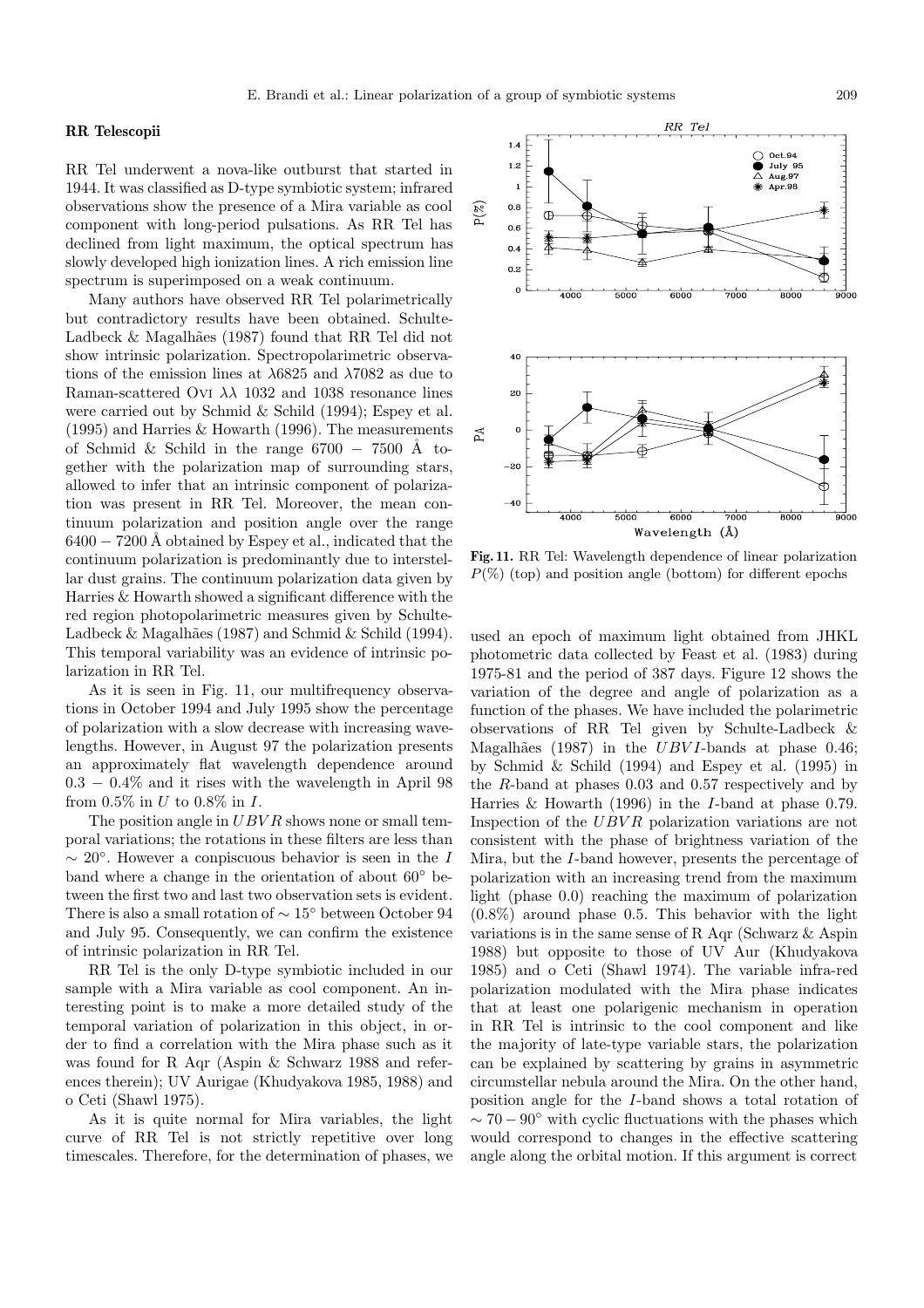

 $\tilde{\mathscr{E}}$  $0.5$  $\mathbf{o}$  $4000$  $5000$ enno  $z$ oʻoq .<br>Boon  $\tilde{A}$  $4000$ soor anoa  $\frac{1}{2000}$ aooo

 $CD-43.14304$ 

 $\overline{O}$  Oct.94

 $\triangle$  Aug.97

Apr.98

July 95

Sept. 95

**Fig. 12.** RR Tel: The polarimetric variations of RR Tel with the Mira phase. From top to botton the figures show the UBV R band polarization variations, The I-band polarization variations, the  $UBVR$  band position angle and the I-band position angle. We have included the polarimetric observations of RR Tel given by Schulte-Ladbeck  $\&$  Magalhães (1987) in the  $UBVI$ -bands at phase 0.46; by Schmid & Schild (1994) and Espey et al.  $(1995)$  in the R-band at phases 0.03 and 0.57 respectively and by Harries & Howarth (1996) in the I-band at phase 0.79

and taking into account the distribution of the position angles with the Julian days, one can approximate an orbital period of  $\simeq 10$  yr for RR Tel.

## **CD** −**43**◦**14304**

The published polarimetric observations of CD −43◦14304 are spectropolarimetric studies of the Raman scattered emission lines at  $\lambda\lambda$ 6825 and 7082 carried out by Schmid & Schild (1994) and Harries & Howarth (1996). The continuum polarization values in the red region presented by those authors are in agreement within the errors; no temporal variations were detected. Moreover, by means of the polarization map of surrounding field stars, they concluded that the continuum polarization at  $\sim$  7000 Å for CD −43◦14304 is probably dominated by the interstellar polarization. Our observations confirm the temporal invariance observed in the polarization in the  $V, R$  and I bands (see Fig. 13) but it is not the same for the ultraviolet and blue; there is a maximum of about 1% in July 95 and April 98 and the polarization falls to 0.5% or less during the other sets of observations. The wavelength

**Fig. 13.** CD −43◦14304: Wavelength dependence of linear polarization  $P(\%)$  (top) and position angle (bottom) for different epochs

Wavelength (Å)

dependence of the position angle seems to be variable along the time. Moreover, there are small rotations in the position angle among the different filters. A change between  $20^{\circ} - 30^{\circ}$  occurs in all the wavelengths for different epochs and strong rotations of  $\sim 60^{\circ}$  in  $UB$  and  $\sim 30^{\circ}$  in BV are observed in April 98.

Schmid et al. (1998) have obtained the radial velocity curve for the cool component in CD −43◦14304 and an orbital period of 1448 days for circular orbit of the binary was determined. Using their ephemeris corresponding to the moment of maximum velocity,

$$
JD(Max) = 2\,445\,929 + 1448\,E,
$$

the orbital phases of CD −43◦14304 observations were calculated and correlated with the polarization degree and position angle such as it is shown in Fig. 14. The larger polarization in  $U(1.1\%)$  is seen at phase 0.45 before the quadrature when the giant is approaching to the observer and the line joining the stars is perpendicular to the line of sight. Simultaneously, remarkable rotations in U and B bands are observed. When the giant is in front of the observer (phase  $0.75$ ) the polarization in  $UB$  increases again to  $0.91 - 0.92\%$  but smaller rotations occur.

# **AG Pegasi**

AG Peg is a well studied symbiotic binary which contains a normal M2 giant and a compact object. A nova-like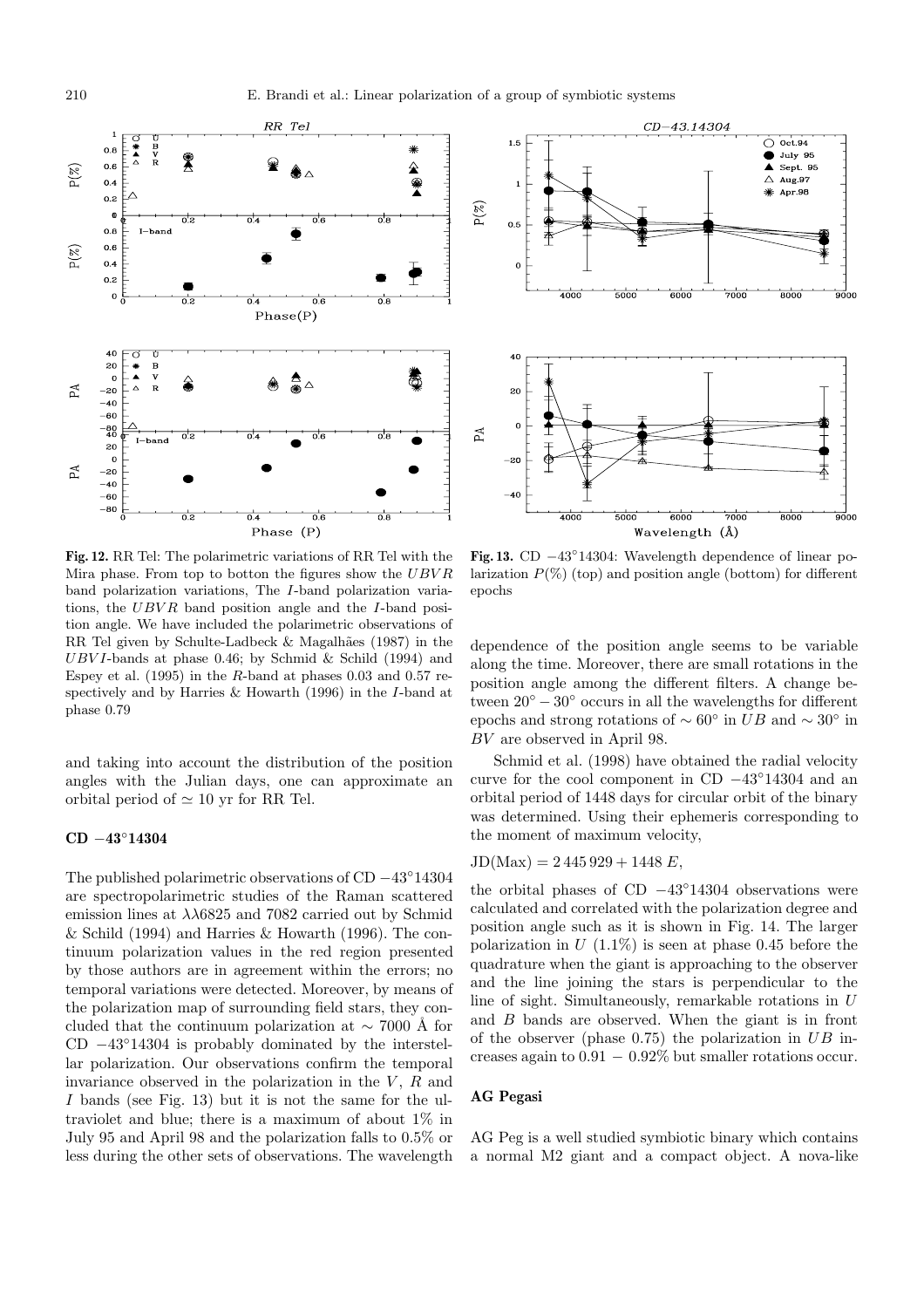



AG Peg

**Fig. 14.** CD −43◦14304: Percentage polarization (top) and position angle (bottom) as a function of orbital phases for the UBV RI filters

**Fig. 15.** AG Peg: Wavelength dependence of linear polarization  $P(\%)$  (top) and position angle (bottom) for different epochs

outburst began in 1850 and a very slow decline has taken place since 1871. At the moment AG Peg may be close to the end of its outburst. The spectroscopic orbital period of the binary (800 days) was discovered by Merrill (1929a, 1929b) and spectroscopic orbits were also determined by Cowley & Stencel (1973); Hutchings et al. (1975); Slovak & Lambert (1988) and Garcia & Kenyon (1988). Belyakina  $(1970)$  showed that irregular 0.3 mag fluctuations in V followed the spectroscopic period and that those variations of brightness could be caused by the reflection effect. According to this model, ultraviolet radiation from the hot component heats up the facing hemisphere of the giant, causing the cool star to radiate more energy when its heated hemisphere faces the observer. The photometric period was improved by Meinunger (1981); Belyakina (1985); Fernie (1985) and Luthardt (1990).

AG Peg was studied polarimetrically by other authors, Serkowski (1970); Piirola (1983); Schulte-Ladbeck (1985) and SLAMS. Variations in the intrinsic polarization were detected as far as the wavelength dependence and the time are concerned. In all the cases the polarization values were rather small, peaking ∼1% in B (Serkowski 1970) and large rotations of the position angle with wavelength were also observed, the most remarkable being 90◦ between 3699 Å and 6500 Å and 170 $\textdegree$  at 8000 Å (Aspin & Schwarz 1988).

Our observations of October 1994 show polarization decreasing slightly with wavelength from a maximum of  $0.4\%$  in U to a minimum of  $0.06\%$  in R and I (Fig. 15). Similar behavior is observed in September 95 but in July 1995, although the data have relatively large uncertainties in this epoch; the wavelength dependence changes, increasing the polarization to  $0.6\%$  in R and  $0.4\%$  in I. In August 97 the polarization decreases until 0.06% in U but in the other filters the values are similar to those of October and September. In the different epochs a constant value of  $\sim 0.1\%$  in B band is observed. The position angle shows remarkable rotations. In October 94 a dip in R indicates a rotation of  $\sim 60^{\circ}$  between  $UBV$  and R and between R and I. In July 95 the rotation of  $\sim 90^{\circ}$  between  $UB$  and  $VRI$  is associated with an abrupt decreasing to 0.06% in the polarization. In September 95 is  $\sim 80^{\circ}$  between  $U$  and  $B$  whereas in the last data set of August 97 a small rotation of approximately 20 $\degree$  from U to I is observed. Such a large rotation in the position angle along the wavelengths has been already detected in AG Peg by other authors, as it was indicated above.

In particular and according to Daniel (1982), a change in the orientation by  $90°$  in the wavelength dependence was found indicative of the polarization reversal in bipolar nebula. AG Peg has an optical nebula (Fuensalida et al. 1988) and an extended and complex nebula detected at radio (Hjellming 1986; Kenny et al. 1991). The structure surrounding AG Peg detected in  $H\alpha$  shows two lobes resolved at  $5^{\prime\prime}$  and  $4^{\prime\prime}$  from the central part in virtually opposite directions approximately NW-SE.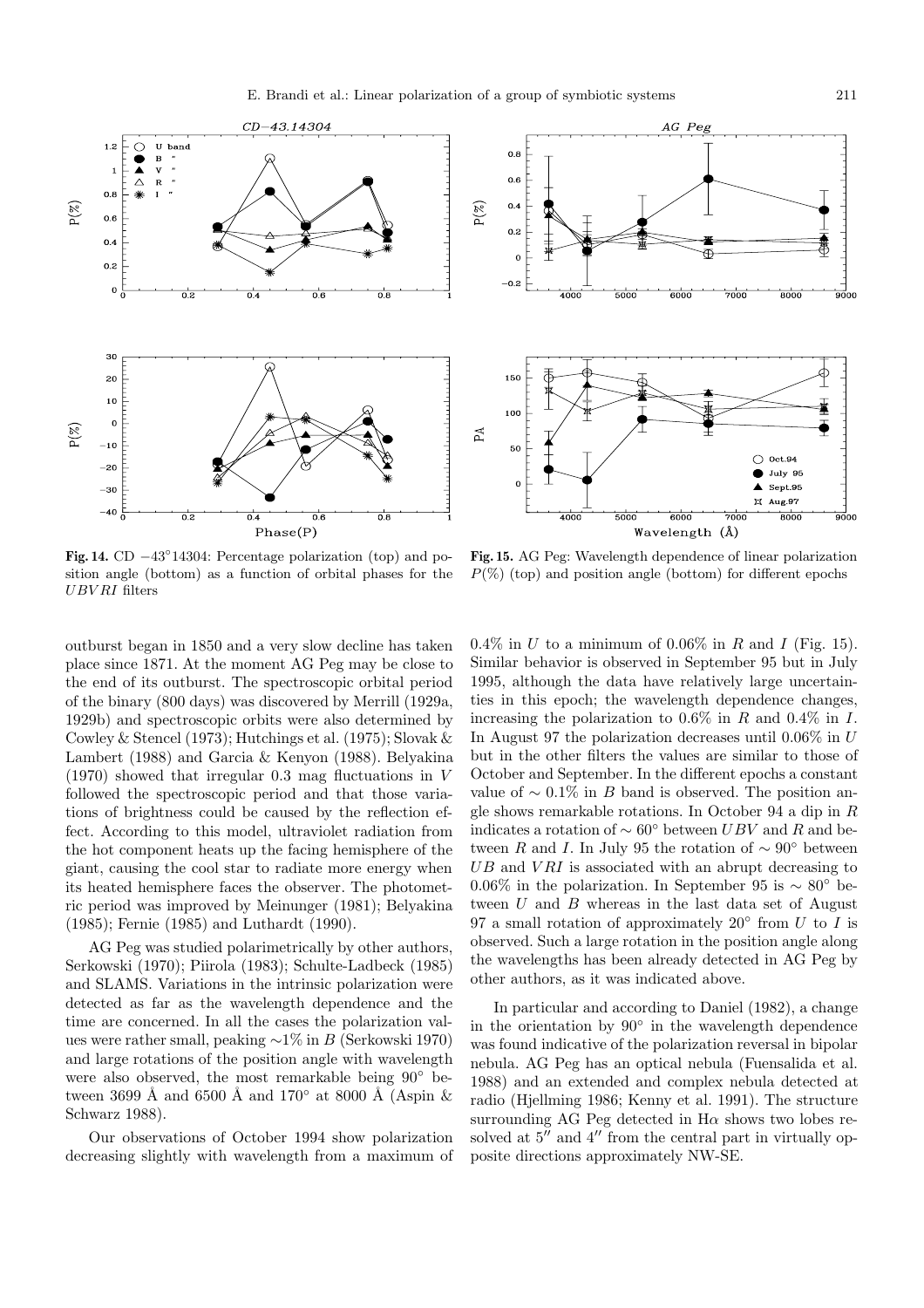

**Fig. 16.** AG Peg: Percentage polarization (top) and position angle (bottom) as a function of orbital phases for the UBV RI filters

The Fig. 16 shows our results of polarization as a function of orbital phase. We calculate the phases adopting Fernie's (1985) ephemeris,

#### $Min(B) = JD2 442 710.1 + 816.5 E.$

Unfortunately our observations are concentrated in the second half of the orbital cycle.

Taking into account the proposed model (Belyakina 1970), in October 94, phase 0.49 corresponds to the moment when the cool star is in front of the observer close to the conjunction with the other star. Here the ultraviolet polarization is more important and then decreases until phase 0.77 near the quadrature, where in all the wavelengths, the polarization reaches similar values (about 0.1%). An abrupt increase in the polarization, specially at  $U$ ,  $R$  and  $I$ , is observed at phase 0.82 when the giant is going away from the observer. This fact is accompanied by bigger changes in the position angle. Finally, on September 95, at phase 0.92 the system is near the first conjunction, when the hot hemisphere of the giant is in front of the observer and the polarization decreases in UV RI bands. We can mention that although the blue polarization is nearly constant along the phases, it shows the strongest rotation of the position angle at phase 0.82.

It is very difficult to bring out conclusion about the behavior of polarization in AG Peg, as far as the wavelength dependence and the orbital motion are concerned. It seems that several polarigenic mechanisms are working producing different polarization in the ultraviolet, blue

and longer wavelengths. Perhaps a superposition of mechanisms would give rise to such complicated results.

#### **4. Discussion**

In eight out of ten symbiotic stars of the sample, our polarimetric results show different wavelength dependences of the polarization percentage and/or the position angle and temporal variations. Therefore, we can conclude that intrinsic polarization is a common characteristic of this group of stars. The presence of intrinsic polarization in KX TrA and Hen 1761 is not conclusive. We find wavelength dependences of  $P(\%)$  decreasing monotonically from blue to infrared; decreasing in opposite sense; peaking in some particular wavelength or presenting a dip in the visual and then increasing to the blue and to the red. Therefore, there is not any particular wavelength dependence of the polarization on the contrary, different trends are observed for each star along the time. Moreover, no conclusive correlation between the behavior of polarization and position angle can be drawn. In the observed objects it is common to find that the same wavelength dependence in the degree of polarization is associated with different orientations in the position angle.

In several systems we can see that the most important changes in the percentage of polarization along the time are observed towards the short wavelengths, whereas the smaller variations or constant values are observed in the  $I$ band, which is the cases of Hen 1103, CL Sco, AR Pav and CD −43◦14304. As it can be seen, Hen 1103 and CL Sco present the particularity that both the polarization degree and the position angle are practically constant in the infrared. The blueward slope of the  $P(\%)$  trend is highly variable even if considering the same object (see V748 Cen, CL Sco, AR Pav, RR Tel and CD −43◦14304).

It is known that the dust richest D-type symbiotics are intrinsically polarized (Schmid 1997). Since dust scattering is considered the main source for intrinsic linear polarization in symbiotic systems, our positive results obtained for seven S-type objects in the sample, would suggest the presence of dust surrounding asymmetrically the system or the cool component of S-type symbiotics which does not show infrared excess. This would be in agreement with results obtained from polarimetric studies of red variable stars: the polarizing particles can be placed near the star while the particles producing the infrared excess are farther from the star (Shawl 1975) or different grains may be involved in producing the polarization and the infrared excess (Coyne & Magalhães 1977).

In this work RR Tel is the only D-type symbiotic star with a Mira variable as cool component. We confirm the intrinsic polarization of this object, especially in the I-band which seems to be associated to the Mira period, corresponding to increasing polarization with decreasing brightness. More polarimetric observations of this object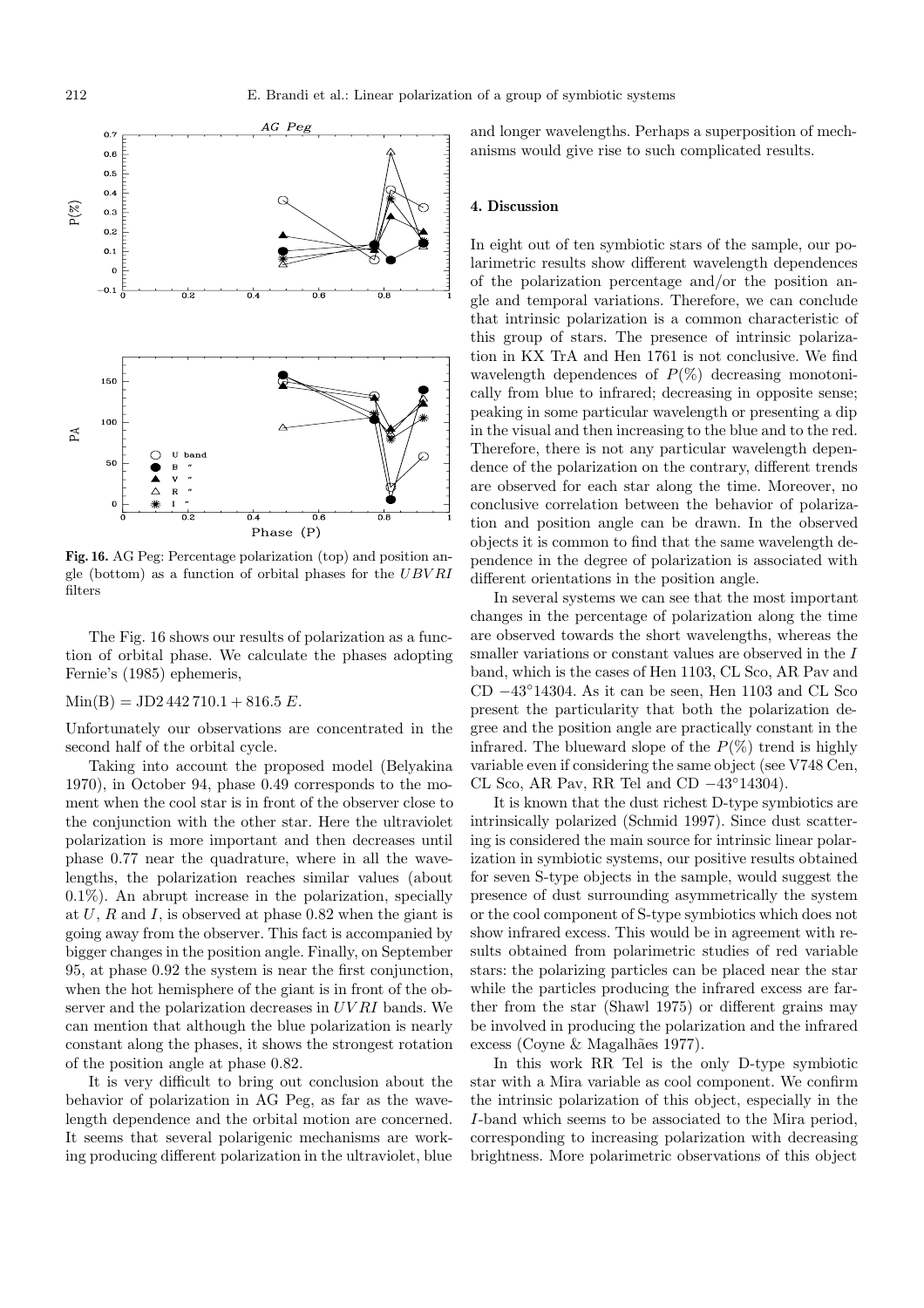would be particularly necessary to isolate the mechanisms occurring at shorter wavelengths and to confirm the modulation of the infra-red polarization with the Mira period and, to some extent, the binary period.

Some symbiotic systems display extended ionized nebulae with different morphological structures (bipolar, elliptical, irregular, jet-like). The polarimetric study of these objects is particularly interesting because it allows one to correlate the orientation of polarization vector with the known nebular geometry and consequently the scattering region can be defined (for example in BI Cru, Harries 1996). Corradi et al. (1999) have presented an optical search for extended nebulae around symbiotic stars and a compilation of objects with nebulae detected at optical and radio wavelengths, as well as a list of optical negative detection. AG Peg is the only star of this work included in their lists of radio and optical detections. As we mentioned, some features of polarization in this object seem to be related with the bipolar nebulae, especially the large rotations of the position angle. However, scattering regions connected to the binary system might be present and more observations along the period would be necessary in order to draw firm conclusions. Hen 1103, KX TrA and RR Tel have no nebula detections according to Corradi et al. (1999); it means that the observed polarization is originated in gas structures close to the stars or inside the binary (stellar photosphere, gaseous stream, accretion disks). There is no information about the existence of extended nebulae in the remaining S-type symbiotics included in our sample, although Corradi et al. (1999) have confirmed less frequent ocurrence of extended nebulae among S-type objects.

As regards to the correlation between the polarization and the orbital phase analysed in the other symbiotic binaries with known periods (V 748 Cen, CL Sco, AR Pav and CD −43◦14304), the scarse number of observations allows one only to glance at the behavior of the polarization in particular at positions of both components, respect to the line of sight. V 748 Cen shows an increase of polarization when the hot component is moving towards the second quadrature and a decrease before the primary eclipse when the giant is in front of the observer. In this case, like for CH Cyg, the polarization can be due to scattering of the light of the hot source by the M giant envelope and/or from the stream of material between the stars. CD  $-43°14304$  shows also an increasing UB polarization before the first quadrature but we have no observations during the second one. On the other hand, CL Sco and AR Pav show an opposite behavior of polarization with phases. The higher values of  $P(\%)$  occur when the components are in conjunction whereas we have a minimum in the polarization when the line of sight is perpendicular to the binary axis. Strong rotations in the position angle are observed in both cases.

#### **5. Conclusions**

The following general conclusions can be drawn:

i) We present new polarization measurements of ten symbiotic stars and analyze the wavelength dependence of both the percentage of polarization and the position angle. We find that eight objects show temporal variations vs wavelength, indicating that intrinsic polarization is present (V748 Cen, Hen 1103, CL Sco, AR Pav, FN Sgr, RR Tel, CD −43◦14304 and AG Peg). Four out of these polarized stars did not possess polarization data before the present study (V748 Cen, Hen 1103, CL Sco and FN Sgr). KX TrA and Hen 1761 represent two cases of unpolarized symbiotics.

ii) Except for RR Tel, 7 of the polarized objects are S-type symbiotics. If the polarization is produced mainly by dust particles, the circumstellar envelope surrounding the cool component in S-type symbiotics contains grains different from those producing infrared excess.

iii) We present wavelength dependences of  $P(\%)$  decreasing monotonically from blue to infrared; decreasing in opposite sense; peaking in some particular wavelength or presenting a dip in the visual and then increasing to blue and red. Different dependences can be observed for each star along the time. Moreover, no conclusive correlation between the behavior of polarization and position angle can be drawn.

iv) The time scales of variations are of the order of several days or months.

v) In five cases (V748 Cen, CL Sco, AR Pav, CD −43◦14304 and AG Peg) the orbital period of the binary is known and a correspondence between the orbital phase and the variable behavior of the polarization might be suggested in some of them. However, the maxima and minima in the polarization are produced at different configurations of the components with respect to the observer. Consequently, the source of light and the scattering regions are not the same in all the binary systems. It is necessary to extend the observations in time in order to cover the orbital cycles.

vi) Several scattering regions associated with gas stream, accretion disks, Mira component or extended nebulae could be present and different sources of intrinsic polarization should be considered in the same object.

#### **References**

- Aspin C., Schwarz H.E., 1988, Polarized Radiation of Circumstellar Origin, Coyne G.V. et al. (eds.). Univ. of Arizona Press, p. 403
- Barbá R., Brandi E., García L., Ferrer O., 1992, PASP 104, 330
- Belyakina T.S., 1970, Astrofizika 6, 49
- Belyakina T.S., 1985, IBVS No. 2697
- Brandi E., Barbá R., García L.G., Beltrán N., 1998, A&AS 132, 281